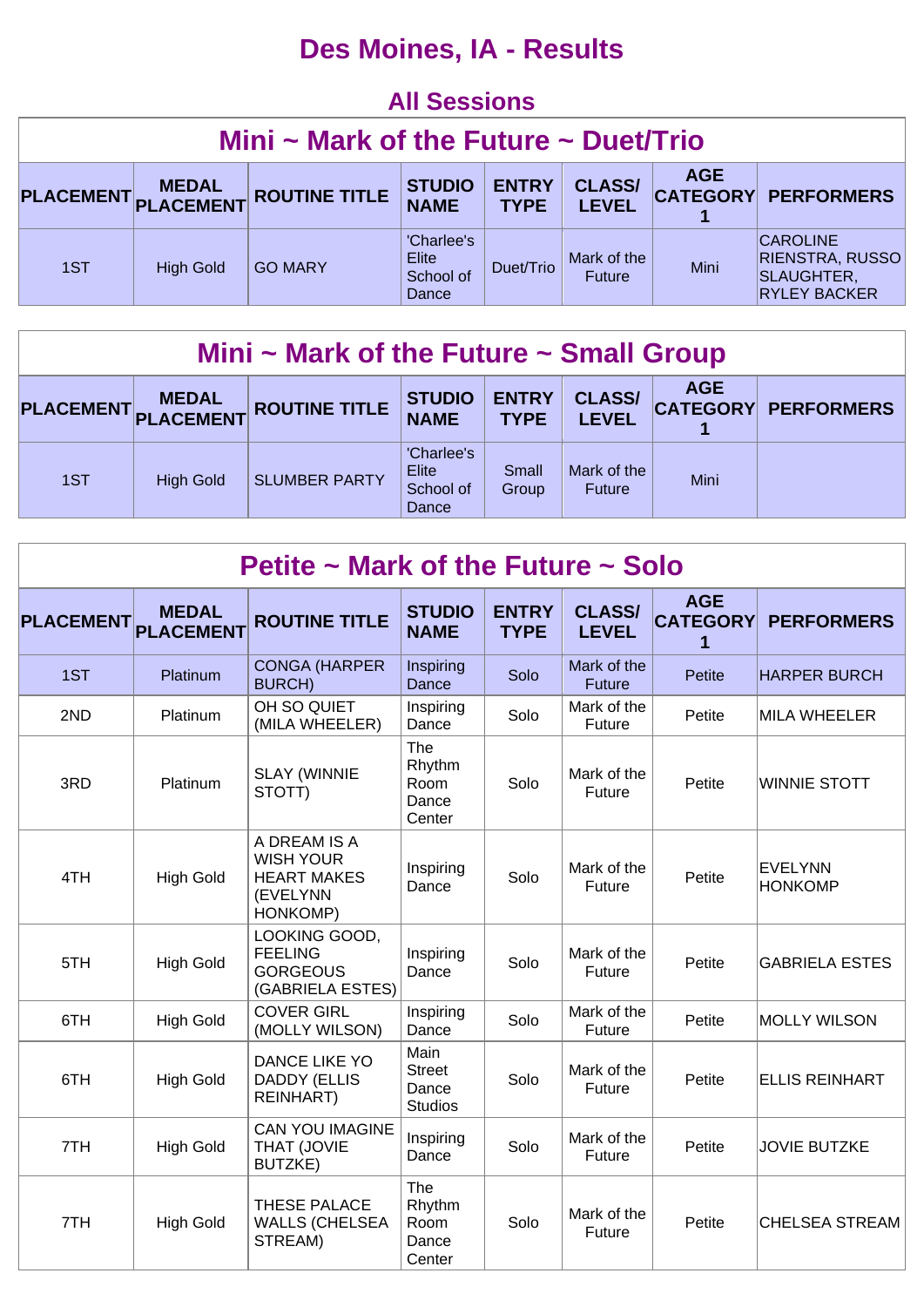| 8TH | High Gold | YOU ARE MY<br><b>SUNSHINE</b><br>(TENLEY<br>PETERSON) | Inspiring<br>Dance                       | Solo | Mark of the<br>Future | Petite | TENLEY<br><b>PETERSON</b> |
|-----|-----------|-------------------------------------------------------|------------------------------------------|------|-----------------------|--------|---------------------------|
| 9TH | High Gold | <b>FOLLOW THE SUN</b><br><b>(KHLOE</b><br>MINNEHAN)   | The<br>Rhythm<br>Room<br>Dance<br>Center | Solo | Mark of the<br>Future | Petite | <b>KHLOE MINNEHAN</b>     |

| Petite $\sim$ Mark of the Future $\sim$ Duet/Trio |                                  |                      |                                                  |                             |                               |                               |                                                     |  |  |  |
|---------------------------------------------------|----------------------------------|----------------------|--------------------------------------------------|-----------------------------|-------------------------------|-------------------------------|-----------------------------------------------------|--|--|--|
| <b>PLACEMENT</b>                                  | <b>MEDAL</b><br><b>PLACEMENT</b> | <b>ROUTINE TITLE</b> | <b>STUDIO</b><br><b>NAME</b>                     | <b>ENTRY</b><br><b>TYPE</b> | <b>CLASS/</b><br><b>LEVEL</b> | <b>AGE</b><br><b>CATEGORY</b> | <b>PERFORMERS</b>                                   |  |  |  |
| 1ST                                               | <b>High Gold</b>                 | <b>RUN DAT BACK</b>  | Inspiring<br>Dance                               | Duet/Trio                   | Mark of the<br><b>Future</b>  | Petite                        | <b>ELSA</b><br>CHRISTIANSEN,<br><b>MAZIE MULLER</b> |  |  |  |
| 2ND                                               | <b>High Gold</b>                 | <b>CRAZY IN LOVE</b> | Main<br><b>Street</b><br>Dance<br><b>Studios</b> | Duet/Trio                   | Mark of the<br>Future         | Petite                        | <b>ALYREC</b><br>MCGREGORY, RAE<br>KNUDSEN          |  |  |  |
| 3RD                                               | <b>High Gold</b>                 | <b>BEST FRIENDS</b>  | The<br>Rhythm<br>Room<br>Dance<br>Center         | Duet/Trio                   | Mark of the<br>Future         | Petite                        | <b>CHELSEA</b><br>STREAM, KHLOE<br>MINNEHAN         |  |  |  |

| Petite $\sim$ Mark of the Future $\sim$ Small Group |                                  |                                     |                                                  |                             |                               |                               |                   |  |  |  |
|-----------------------------------------------------|----------------------------------|-------------------------------------|--------------------------------------------------|-----------------------------|-------------------------------|-------------------------------|-------------------|--|--|--|
| <b>PLACEMENT</b>                                    | <b>MEDAL</b><br><b>PLACEMENT</b> | <b>ROUTINE TITLE</b>                | <b>STUDIO</b><br><b>NAME</b>                     | <b>ENTRY</b><br><b>TYPE</b> | <b>CLASS/</b><br><b>LEVEL</b> | <b>AGE</b><br><b>CATEGORY</b> | <b>PERFORMERS</b> |  |  |  |
| 1ST                                                 | Platinum                         | <b>BLACK MAGIC</b>                  | Inspiring<br>Dance                               | Small<br>Group              | Mark of the<br><b>Future</b>  | Petite                        |                   |  |  |  |
| 2ND                                                 | Platinum                         | <b>CHEESE PLEASE</b>                | The<br>Rhythm<br>Room<br>Dance<br>Center         | Small<br>Group              | Mark of the<br>Future         | Petite                        |                   |  |  |  |
| 3RD                                                 | <b>High Gold</b>                 | ALL OF THE<br><b>STARS</b>          | The<br>Rhythm<br>Room<br>Dance<br>Center         | Small<br>Group              | Mark of the<br>Future         | Petite                        |                   |  |  |  |
| 4TH                                                 | <b>High Gold</b>                 | <b>FLAMINGO PARTY</b>               | Inspiring<br>Dance                               | Small<br>Group              | Mark of the<br>Future         | Petite                        |                   |  |  |  |
| 5TH                                                 | <b>High Gold</b>                 | <b>FINDING</b><br><b>WONDERLAND</b> | Inspiring<br>Dance                               | Small<br>Group              | Mark of the<br>Future         | Petite                        |                   |  |  |  |
| 6TH                                                 | <b>High Gold</b>                 | <b>SWING BREAK</b>                  | Michelle's<br>School of<br>Dance                 | Small<br>Group              | Mark of the<br>Future         | Petite                        |                   |  |  |  |
| 7TH                                                 | <b>High Gold</b>                 | <b>CARS THAT GO</b><br><b>BOOM</b>  | Inspiring<br>Dance                               | Small<br>Group              | Mark of the<br>Future         | Petite                        |                   |  |  |  |
| 8TH                                                 | <b>High Gold</b>                 | <b>BURNING UP</b>                   | Main<br><b>Street</b><br>Dance<br><b>Studios</b> | Small<br>Group              | Mark of the<br>Future         | Petite                        |                   |  |  |  |

# **Petite ~ Mark of the Future ~ Large Group**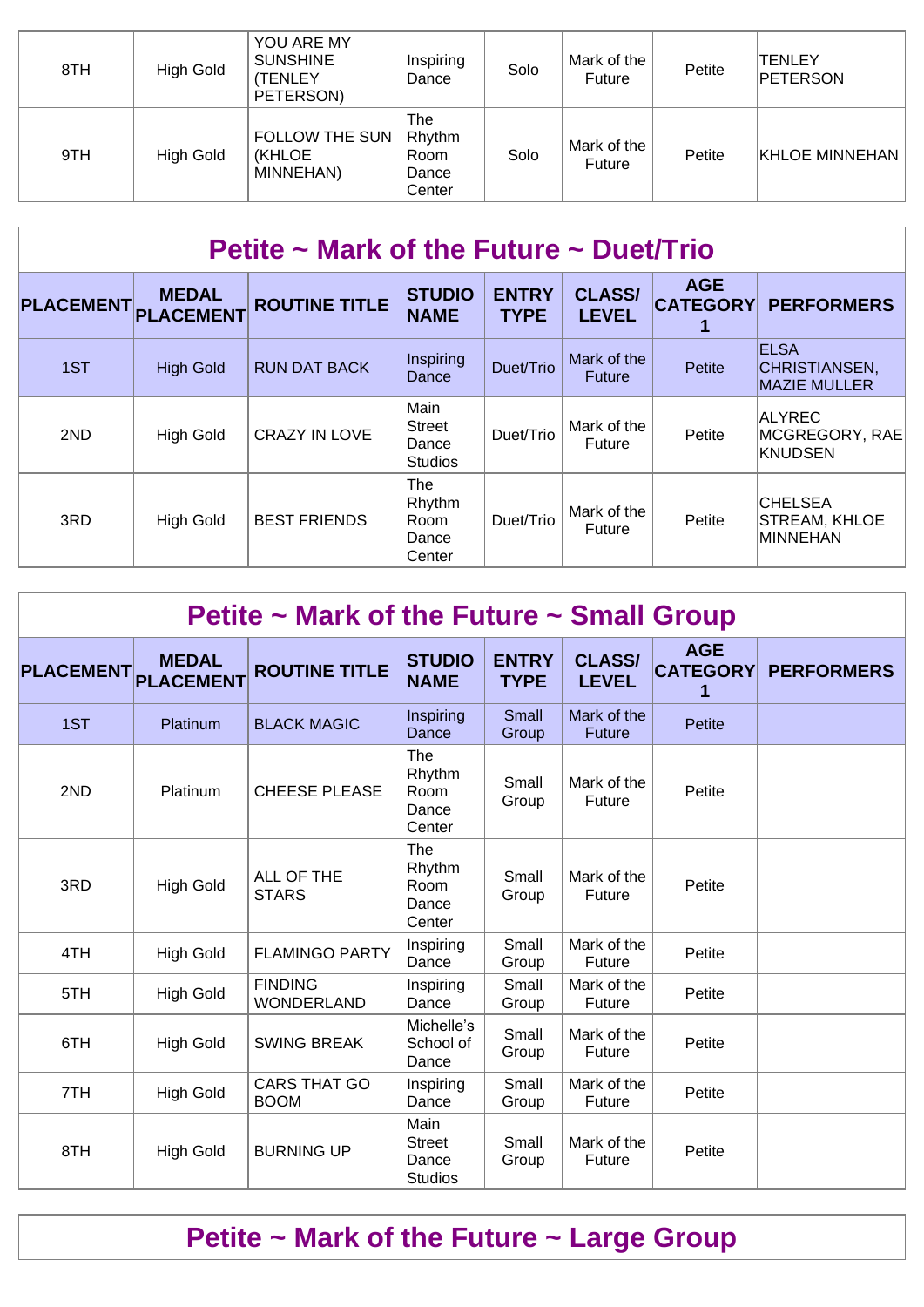| <b>PLACEMENT</b> | <b>MEDAL</b><br><b>PLACEMENT</b> | <b>ROUTINE TITLE</b>              | <b>STUDIO</b><br><b>NAME</b>     | <b>ENTRY</b><br><b>TYPE</b> | <b>CLASS/</b><br><b>LEVEL</b> | <b>AGE</b><br><b>CATEGORY</b> | <b>PERFORMERS</b> |
|------------------|----------------------------------|-----------------------------------|----------------------------------|-----------------------------|-------------------------------|-------------------------------|-------------------|
| 1ST              | <b>Platinum</b>                  | <b>DIAMONDS</b>                   | Michelle's<br>School of<br>Dance | Large<br>Group              | Mark of the<br><b>Future</b>  | Petite                        |                   |
| 2ND              | <b>Platinum</b>                  | <b>GET SILLY MIX</b>              | Inspiring<br>Dance               | Large<br>Group              | Mark of the<br>Future         | Petite                        |                   |
| 3RD              | <b>High Gold</b>                 | <b>IMMA BEE</b>                   | Michelle's<br>School of<br>Dance | Large<br>Group              | Mark of the<br>Future         | Petite                        |                   |
| 4TH              | <b>High Gold</b>                 | WAKE ME UP                        | Inspiring<br>Dance               | Large<br>Group              | Mark of the<br>Future         | Petite                        |                   |
| 5TH              | <b>High Gold</b>                 | PENNIES FROM<br><b>HEAVEN</b>     | Inspiring<br>Dance               | Large<br>Group              | Mark of the<br>Future         | Petite                        |                   |
| 6TH              | <b>High Gold</b>                 | <b>EXPRESS</b><br><b>YOURSELF</b> | Inspiring<br>Dance               | Large<br>Group              | Mark of the<br>Future         | Petite                        |                   |
| 7TH              | <b>High Gold</b>                 | JUMP, SHOUT,<br><b>BOOGIE</b>     | Inspiring<br>Dance               | Large<br>Group              | Mark of the<br>Future         | Petite                        |                   |
| 8TH              | High Gold                        | MR. POSTMAN                       | Inspiring<br>Dance               | Large<br>Group              | Mark of the<br>Future         | Petite                        |                   |

| Petite ~ Intermediate ~ Solo |                                  |                                                          |                                          |                             |                               |                               |                       |  |  |  |  |
|------------------------------|----------------------------------|----------------------------------------------------------|------------------------------------------|-----------------------------|-------------------------------|-------------------------------|-----------------------|--|--|--|--|
| <b>PLACEMENT</b>             | <b>MEDAL</b><br><b>PLACEMENT</b> | <b>ROUTINE TITLE</b>                                     | <b>STUDIO</b><br><b>NAME</b>             | <b>ENTRY</b><br><b>TYPE</b> | <b>CLASS/</b><br><b>LEVEL</b> | <b>AGE</b><br><b>CATEGORY</b> | <b>PERFORMERS</b>     |  |  |  |  |
| 1ST                          | Platinum                         | <b>SIX FEET UNDER</b><br>(OLIVE DOUGHTY)                 | Devine<br><b>Dancers</b>                 | Solo                        | Intermediate                  | <b>Petite</b>                 | <b>OLIVE DOUGHTY</b>  |  |  |  |  |
| 2ND                          | Platinum                         | <b>BIRD SET FREE</b><br>(ARIA WOODS)                     | Devine<br>Dancers                        | Solo                        | Intermediate                  | Petite                        | ARIA WOODS            |  |  |  |  |
| 3RD                          | <b>Platinum</b>                  | <b>ATTENTION</b><br>(DELAYNIE<br>PETITHORY)              | Devine<br>Dancers                        | Solo                        | Intermediate                  | Petite                        | DELAYNIE<br>PETITHORY |  |  |  |  |
| 4TH                          | High Gold                        | <b>JUST MIGHT GET</b><br><b>ALONG (SOPHIA</b><br>DEBOER) | Inspiring<br>Dance                       | Solo                        | Intermediate                  | Petite                        | SOPHIA DEBOER         |  |  |  |  |
| 5TH                          | High Gold                        | <b>GONNA SELL</b><br>SOME COOKIE<br>(GRACE BLACK)        | The<br>Rhythm<br>Room<br>Dance<br>Center | Solo                        | Intermediate                  | Petite                        | <b>IGRACE BLACK</b>   |  |  |  |  |

| Petite ~ Intermediate ~ Duet/Trio |                                  |                                        |                                  |                             |                               |                               |                                                                  |  |  |  |
|-----------------------------------|----------------------------------|----------------------------------------|----------------------------------|-----------------------------|-------------------------------|-------------------------------|------------------------------------------------------------------|--|--|--|
| <b>PLACEMENT</b>                  | <b>MEDAL</b><br><b>PLACEMENT</b> | <b>ROUTINE TITLE</b>                   | <b>STUDIO</b><br><b>NAME</b>     | <b>ENTRY</b><br><b>TYPE</b> | <b>CLASS/</b><br><b>LEVEL</b> | <b>AGE</b><br><b>CATEGORY</b> | <b>PERFORMERS</b>                                                |  |  |  |
| 1ST                               | <b>Platinum</b>                  | <b>FAITH IN ME</b>                     | Michelle's<br>School of<br>Dance | Duet/Trio                   | <i>Intermediate</i>           | Petite                        | <b>ANDI EINCK,</b><br><b>AVERY FARA,</b><br><b>STEVIE HUNTER</b> |  |  |  |
| 2ND                               | Platinum                         | <b>WIND BENEATH</b><br><b>MY WINGS</b> | Devine<br>Dancers                | Duet/Trio                   | Intermediate                  | Petite                        | LYDIA COOK,<br><b>OLIVE DOUGHTY</b>                              |  |  |  |
| 3RD                               | Platinum                         | <b>STUPID CUPID</b>                    | Devine<br>Dancers                | Duet/Trio                   | Intermediate                  | Petite                        | ARIA WOODS,<br>DELAYNIE<br>PETITHORY, LEAH<br>VEEN               |  |  |  |
| 4TH                               | <b>High Gold</b>                 | <b>WINGS</b>                           | Inspiring<br>Dance               | Duet/Trio                   | Intermediate                  | Petite                        | <b>PEYTON</b><br>MEIMANN, SOPHIA<br>JENSEN                       |  |  |  |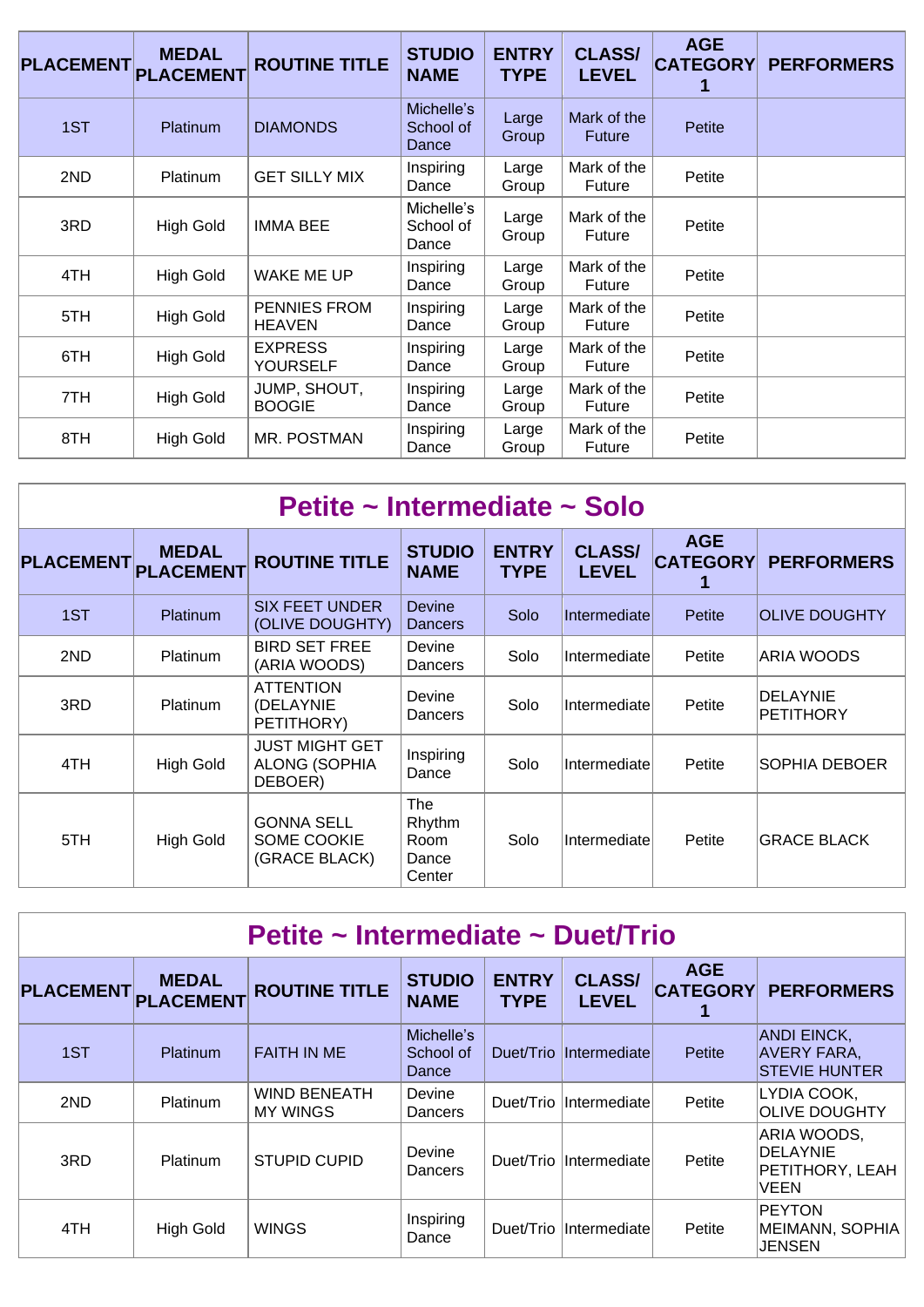| Petite ~ Intermediate ~ Small Group |                                  |                                     |                                  |                             |                               |                               |                   |  |  |  |
|-------------------------------------|----------------------------------|-------------------------------------|----------------------------------|-----------------------------|-------------------------------|-------------------------------|-------------------|--|--|--|
| <b>PLACEMENT</b>                    | <b>MEDAL</b><br><b>PLACEMENT</b> | <b>ROUTINE TITLE</b>                | <b>STUDIO</b><br><b>NAME</b>     | <b>ENTRY</b><br><b>TYPE</b> | <b>CLASS/</b><br><b>LEVEL</b> | <b>AGE</b><br><b>CATEGORY</b> | <b>PERFORMERS</b> |  |  |  |
| 1ST                                 | Platinum                         | <b>HOLD ONTO ME</b>                 | <b>Devine</b><br><b>Dancers</b>  | Small<br>Group              | Intermediate                  | Petite                        |                   |  |  |  |
| 2ND                                 | Platinum                         | <b>NORTH</b>                        | Michelle's<br>School of<br>Dance | Small<br>Group              | Intermediate                  | Petite                        |                   |  |  |  |
| 3RD                                 | Platinum                         | <b>MERMAID POOL</b><br><b>PARTY</b> | Devine<br>Dancers                | Small<br>Group              | Intermediate                  | Petite                        |                   |  |  |  |
| 4TH                                 | Platinum                         | PERFECT DAY                         | Inspiring<br>Dance               | Small<br>Group              | Intermediate                  | Petite                        |                   |  |  |  |
| 5TH                                 | High Gold                        | <b>ICE CREAM</b>                    | Inspiring<br>Dance               | Small<br>Group              | Intermediate                  | Petite                        |                   |  |  |  |
| 6TH                                 | High Gold                        | I'M A LADY                          | Inspiring<br>Dance               | Small<br>Group              | Intermediate                  | Petite                        |                   |  |  |  |
| 7TH                                 | <b>High Gold</b>                 | <b>FLY</b>                          | Inspiring<br>Dance               | Small<br>Group              | Intermediate                  | Petite                        |                   |  |  |  |
| 8TH                                 | <b>High Gold</b>                 | <b>SMILE BIG</b>                    | Michelle's<br>School of<br>Dance | Small<br>Group              | Intermediate                  | Petite                        |                   |  |  |  |

| Petite ~ Intermediate ~ Large Group |                                     |                                  |                                 |                               |                               |                   |  |  |  |  |
|-------------------------------------|-------------------------------------|----------------------------------|---------------------------------|-------------------------------|-------------------------------|-------------------|--|--|--|--|
|                                     | <b>MEDAL</b><br>PLACEMENT PLACEMENT | <b>ROUTINE TITLE</b>             | <b>ENTRY</b><br><b>TYPE</b>     | <b>CLASS/</b><br><b>LEVEL</b> | <b>AGE</b><br><b>CATEGORY</b> | <b>PERFORMERS</b> |  |  |  |  |
| 1ST                                 | <b>Platinum</b>                     | <b>ALIENS</b>                    | <b>Devine</b><br><b>Dancers</b> | Large<br>Group                | <i>Intermediate</i>           | Petite            |  |  |  |  |
| 2ND                                 | <b>Platinum</b>                     | <b>DUNGEON</b><br><b>DRAGONS</b> | Devine<br>Dancers               | Large<br>Group                | <i><b>Intermediatel</b></i>   | Petite            |  |  |  |  |

| Petite ~ Advanced ~ Solo |                                  |                                                 |                                           |                             |                               |                               |                                  |  |  |  |  |
|--------------------------|----------------------------------|-------------------------------------------------|-------------------------------------------|-----------------------------|-------------------------------|-------------------------------|----------------------------------|--|--|--|--|
| <b>PLACEMENT</b>         | <b>MEDAL</b><br><b>PLACEMENT</b> | <b>ROUTINE TITLE</b>                            | <b>STUDIO</b><br><b>NAME</b>              | <b>ENTRY</b><br><b>TYPE</b> | <b>CLASS/</b><br><b>LEVEL</b> | <b>AGE</b><br><b>CATEGORY</b> | <b>PERFORMERS</b>                |  |  |  |  |
| 1ST                      | Platinum                         | <b>VIBEOLOGY</b><br>(SELENA<br><b>WILLIAMS)</b> | 'Charlee's<br>Elite<br>School of<br>Dance | Solo                        | Advanced                      | Petite                        | <b>SELENA WILLIAMS</b>           |  |  |  |  |
| 2ND                      | Platinum                         | LET THE BASS GO<br>(RENZO<br>SLAUGHTER)         | 'Charlee's<br>Elite<br>School of<br>Dance | Solo                        | Advanced                      | Petite                        | <b>RENZO</b><br><b>SLAUGHTER</b> |  |  |  |  |
| 2ND                      | Platinum                         | <b>DID I MENTION</b><br>(RIO SLAUGHTER)         | 'Charlee's<br>Elite<br>School of<br>Dance | Solo                        | Advanced                      | Petite                        | <b>RIO SLAUGHTER</b>             |  |  |  |  |
| 3RD                      | <b>High Gold</b>                 | <b>HOW SWEET</b><br>(CHLOE<br>JORGENSEN)        | 'Charlee's<br>Elite<br>School of<br>Dance | Solo                        | Advanced                      | Petite                        | <b>CHLOE</b><br><b>JORGENSEN</b> |  |  |  |  |
| 4TH                      | <b>High Gold</b>                 | <b>TWIST AND SHOUT</b><br>(CICI KING)           | 'Charlee's<br>Elite<br>School of<br>Dance | Solo                        | Advanced                      | Petite                        | <b>CICI KING</b>                 |  |  |  |  |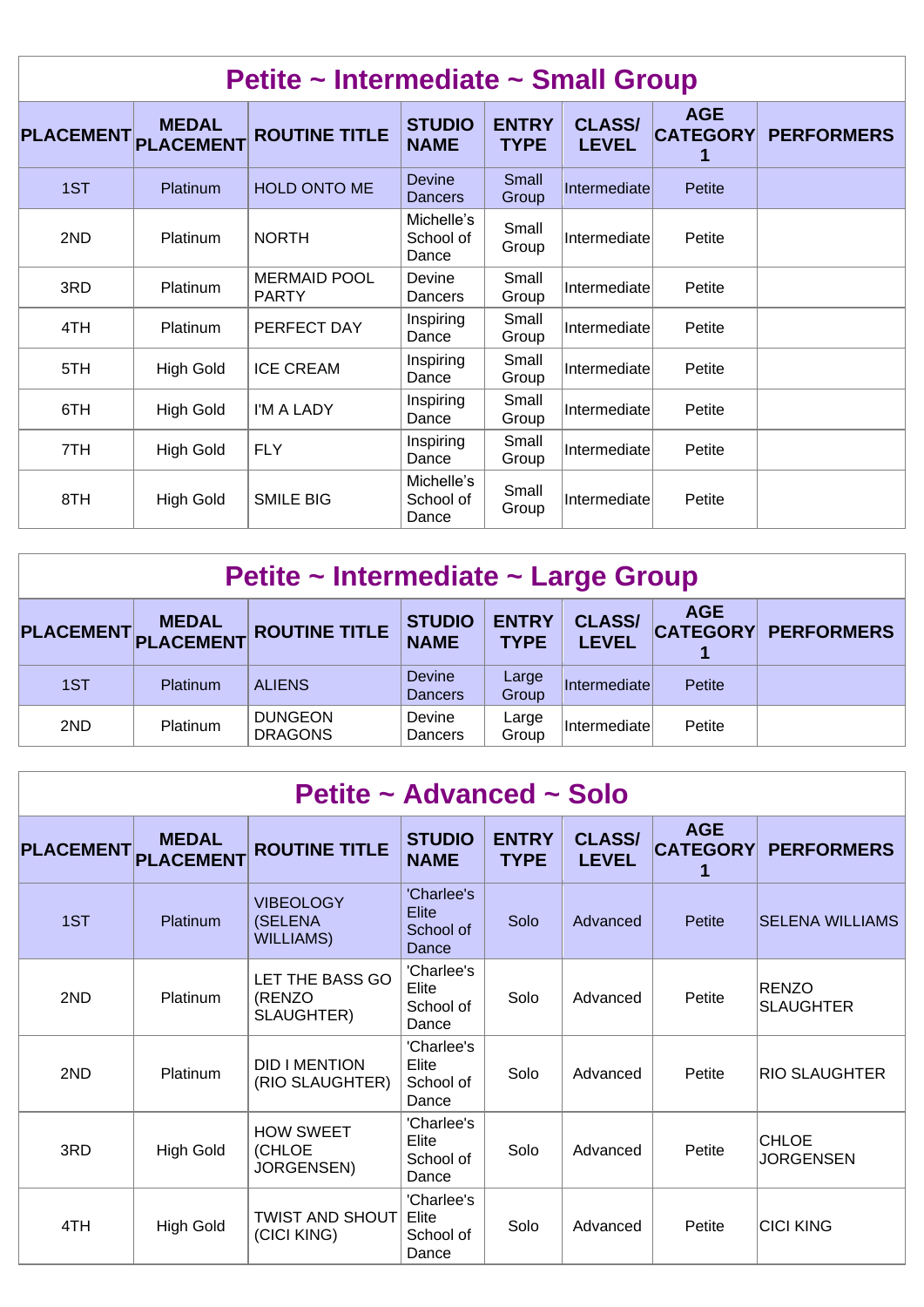| Petite ~ Advanced ~ Duet/Trio |                                  |                                   |                                           |                             |                               |                               |                                                                               |  |  |
|-------------------------------|----------------------------------|-----------------------------------|-------------------------------------------|-----------------------------|-------------------------------|-------------------------------|-------------------------------------------------------------------------------|--|--|
| <b>PLACEMENT</b>              | <b>MEDAL</b><br><b>PLACEMENT</b> | <b>ROUTINE TITLE</b>              | <b>STUDIO</b><br><b>NAME</b>              | <b>ENTRY</b><br><b>TYPE</b> | <b>CLASS/</b><br><b>LEVEL</b> | <b>AGE</b><br><b>CATEGORY</b> | <b>PERFORMERS</b>                                                             |  |  |
| 1ST                           | Platinum                         | <b>GOT THAT</b><br><b>FEELING</b> | 'Charlee's<br>Elite<br>School of<br>Dance | Duet/Trio                   | Advanced                      | Petite                        | <b>RENZO</b><br><b>SLAUGHTER, RIO</b><br>SLAUGHTER,<br><b>SELENA WILLIAMS</b> |  |  |
| 2ND                           | Platinum                         | <b>CLAP SNAP</b>                  | 'Charlee's<br>Elite<br>School of<br>Dance | Duet/Trio                   | Advanced                      | Petite                        | <b>CHLOE</b><br>JORGENSEN,<br>CORA TAYLOR,<br><b>TENLEY RACKI</b>             |  |  |
| 3RD                           | <b>High Gold</b>                 | <b>DANCING QUEENS</b>             | 'Charlee's<br>Elite<br>School of<br>Dance | Duet/Trio                   | Advanced                      | Petite                        | <b>CICI KING, VERA</b><br><b>JACKSON</b>                                      |  |  |

| <b>Petite ~ Advanced ~ Small Group</b> |                 |                       |                                                  |                             |                               |            |                            |  |  |
|----------------------------------------|-----------------|-----------------------|--------------------------------------------------|-----------------------------|-------------------------------|------------|----------------------------|--|--|
| PLACEMENT PLACEMENT                    | <b>MEDAL</b>    | <b>ROUTINE TITLE</b>  | <b>STUDIO</b><br><b>NAME</b>                     | <b>ENTRY</b><br><b>TYPE</b> | <b>CLASS/</b><br><b>LEVEL</b> | <b>AGE</b> | <b>CATEGORY PERFORMERS</b> |  |  |
| 1ST                                    | <b>Platinum</b> | <b>BELLHOP BOOGIE</b> | 'Charlee's<br><b>Elite</b><br>School of<br>Dance | Small<br>Group              | Advanced                      | Petite     |                            |  |  |

| Petite ~ Advanced ~ Large Group |                                  |                      |                                           |                             |                               |            |                            |  |  |  |
|---------------------------------|----------------------------------|----------------------|-------------------------------------------|-----------------------------|-------------------------------|------------|----------------------------|--|--|--|
| <b>PLACEMENT</b>                | <b>MEDAL</b><br><b>PLACEMENT</b> | <b>ROUTINE TITLE</b> | <b>STUDIO</b><br><b>NAME</b>              | <b>ENTRY</b><br><b>TYPE</b> | <b>CLASS/</b><br><b>LEVEL</b> | <b>AGE</b> | <b>CATEGORY PERFORMERS</b> |  |  |  |
| 1ST                             | <b>Platinum</b>                  | <b>LITTLE BIRDS</b>  | 'Charlee's<br>Elite<br>School of<br>Dance | Large<br>Group              | Advanced                      | Petite     |                            |  |  |  |
| 2ND                             | Platinum                         | <b>LEVEL UP</b>      | 'Charlee's<br>Elite<br>School of<br>Dance | Large<br>Group              | Advanced                      | Petite     |                            |  |  |  |

| Junior $\sim$ Mark of the Future $\sim$ Solo |                                  |                                                             |                                                  |                             |                               |                               |                               |  |  |  |
|----------------------------------------------|----------------------------------|-------------------------------------------------------------|--------------------------------------------------|-----------------------------|-------------------------------|-------------------------------|-------------------------------|--|--|--|
| <b>PLACEMENT</b>                             | <b>MEDAL</b><br><b>PLACEMENT</b> | <b>ROUTINE TITLE</b>                                        | <b>STUDIO</b><br><b>NAME</b>                     | <b>ENTRY</b><br><b>TYPE</b> | <b>CLASS/</b><br><b>LEVEL</b> | <b>AGE</b><br><b>CATEGORY</b> | <b>PERFORMERS</b>             |  |  |  |
| 1ST                                          | <b>Platinum</b>                  | <b>AIN'T YOUR MAMA</b><br>(OLIVE<br>STOEFFLER)              | Michelle's<br>School of<br>Dance                 | Solo                        | Mark of the<br><b>Future</b>  | Junior                        | <b>OLIVE STOEFFLER</b>        |  |  |  |
| 2ND                                          | <b>Platinum</b>                  | LOVE IS A<br><b>COMPASS (PIPER</b><br><b>SCHNETTOGECKE)</b> | Main<br><b>Street</b><br>Dance<br><b>Studios</b> | Solo                        | Mark of the<br>Future         | Junior                        | PIPER<br><b>SCHNETTOGECKE</b> |  |  |  |
| 3RD                                          | <b>Platinum</b>                  | <b>FIREBALL</b><br>(ISABELLE<br>PATTON)                     | Michelle's<br>School of<br>Dance                 | Solo                        | Mark of the<br>Future         | Junior                        | <b>ISABELLE PATTON</b>        |  |  |  |
| 4TH                                          | <b>Platinum</b>                  | <b>FABULOUS</b><br>(BAILYN KARSJEN)                         | <b>Elevation</b><br>Performing                   | Solo                        | Mark of the<br><b>Future</b>  | Junior                        | IBAILYN KARSJEN               |  |  |  |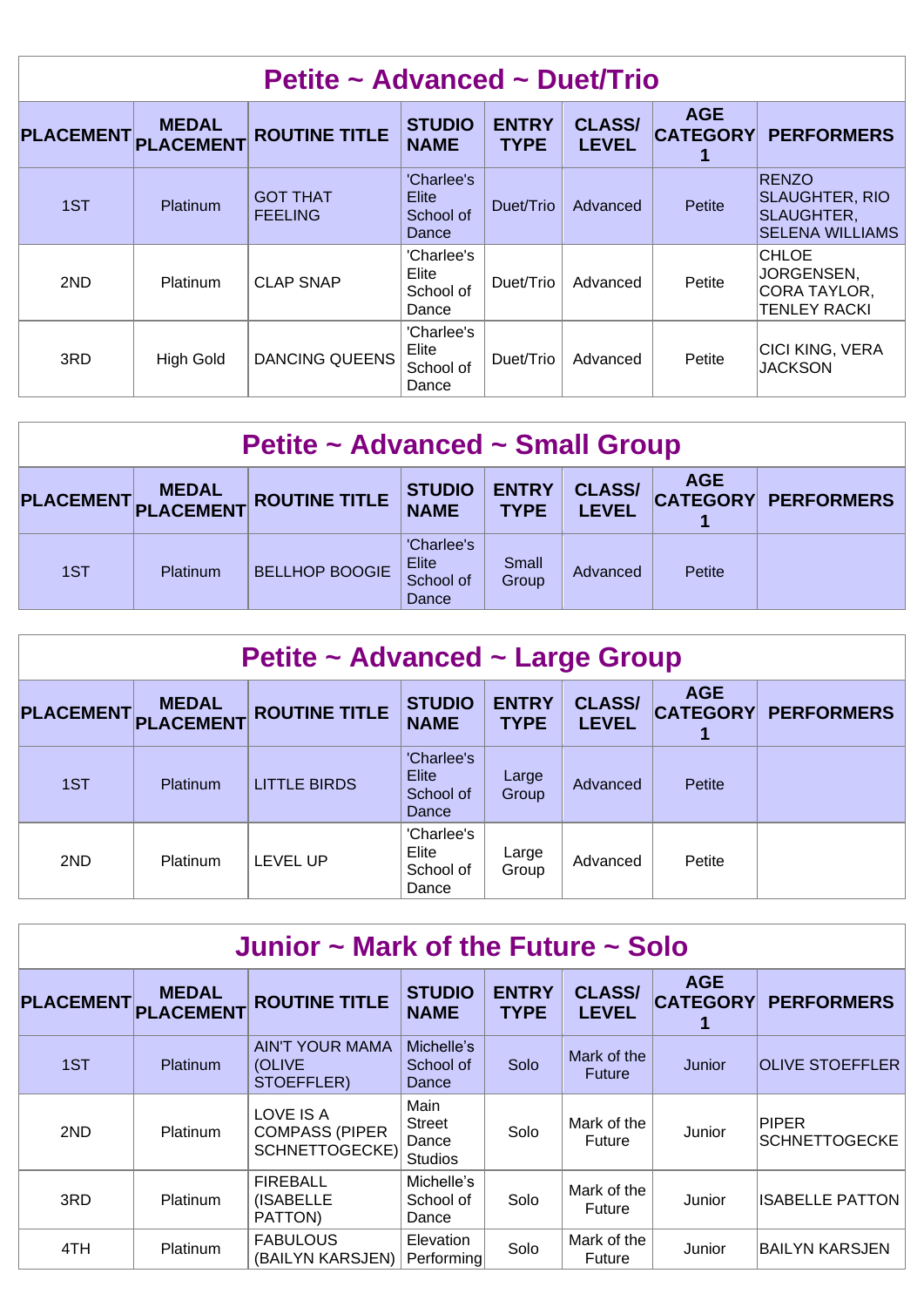|      |                  |                                                   | Arts<br>Center                                   |      |                       |        |                          |
|------|------------------|---------------------------------------------------|--------------------------------------------------|------|-----------------------|--------|--------------------------|
| 5TH  | <b>High Gold</b> | <b>WONDERLAND</b><br>(ADDISON<br>WAGNER)          | Main<br><b>Street</b><br>Dance<br><b>Studios</b> | Solo | Mark of the<br>Future | Junior | ADDISON<br><b>WAGNER</b> |
| 6TH  | <b>High Gold</b> | <b>ROUND TABLE</b><br>RIVAL (KENNEDY<br>REINHART) | Main<br><b>Street</b><br>Dance<br><b>Studios</b> | Solo | Mark of the<br>Future | Junior | KENNEDY<br>REINHART      |
| 7TH  | <b>High Gold</b> | <b>HUMAN (CALI</b><br><b>KNUDSEN)</b>             | Main<br><b>Street</b><br>Dance<br><b>Studios</b> | Solo | Mark of the<br>Future | Junior | <b>CALI KNUDSEN</b>      |
| 8TH  | <b>High Gold</b> | <b>TENS (MYLIE</b><br>MILLER)                     | The<br>Rhythm<br>Room<br>Dance<br>Center         | Solo | Mark of the<br>Future | Junior | <b>MYLIE MILLER</b>      |
| 9TH  | <b>High Gold</b> | HERE COMES THE<br><b>SUN (AVERY</b><br>AMBROSE)   | Main<br><b>Street</b><br>Dance<br><b>Studios</b> | Solo | Mark of the<br>Future | Junior | <b>AVERY AMBROSE</b>     |
| 10TH | <b>High Gold</b> | <b>SEPTEMBER</b><br>(RYLEE<br>STRUTHERS)          | Elevation<br>Performing<br>Arts<br>Center        | Solo | Mark of the<br>Future | Junior | RYLEE<br>STRUTHERS       |

| Junior $\sim$ Mark of the Future $\sim$ Duet/Trio |  |  |  |  |
|---------------------------------------------------|--|--|--|--|
|---------------------------------------------------|--|--|--|--|

| <b>PLACEMENT</b> | <b>MEDAL</b><br><b>PLACEMENT</b> | <b>ROUTINE TITLE</b>                 | <b>STUDIO</b><br><b>NAME</b>                     | <b>ENTRY</b><br><b>TYPE</b> | <b>CLASS/</b><br><b>LEVEL</b> | <b>AGE</b><br><b>CATEGORY</b> | <b>PERFORMERS</b>                                                  |
|------------------|----------------------------------|--------------------------------------|--------------------------------------------------|-----------------------------|-------------------------------|-------------------------------|--------------------------------------------------------------------|
| 1ST              | <b>High Gold</b>                 | <b>FRIEND LIKE ME</b>                | Elevation<br>Performing<br>Arts<br>Center        | Duet/Trio                   | Mark of the<br><b>Future</b>  | Junior                        | ADISYN METZGER,<br><b>BAILYN KARSJEN,</b><br><b>LILY ZABEL</b>     |
| 2ND              | <b>High Gold</b>                 | <b>BARBIE GIRL</b>                   | Elevation<br>Performing<br>Arts<br>Center        | Duet/Trio                   | Mark of the<br>Future         | Junior                        | ADISYN METZGER,<br><b>BAILYN KARSJEN</b>                           |
| 3RD              | <b>High Gold</b>                 | <b>ROCKET FUEL</b>                   | Main<br><b>Street</b><br>Dance<br><b>Studios</b> | Duet/Trio                   | Mark of the<br>Future         | Junior                        | NELLA VANCE-<br><b>RIVAS, TANNER</b><br><b>CHECK</b>               |
| 4TH              | <b>High Gold</b>                 | YES, YES I CAN                       | Main<br><b>Street</b><br>Dance<br><b>Studios</b> | Duet/Trio                   | Mark of the<br>Future         | Junior                        | JADE JONES,<br><b>KYLA GARCIA</b>                                  |
| 5TH              | <b>High Gold</b>                 | <b>BEAUTIFUL</b>                     | Michelle's<br>School of<br>Dance                 | Duet/Trio                   | Mark of the<br>Future         | Junior                        | ELLIE BUNNELL,<br><b>LAURA BUNNELL</b>                             |
| 6TH              | <b>High Gold</b>                 | <b>BONGO CHA CHA</b><br><b>CHA</b>   | Elevation<br>Performing<br>Arts<br>Center        | Duet/Trio                   | Mark of the<br>Future         | Junior                        | ADISYN METZGER,<br>LILY ZABEL,<br><b>RYLEE</b><br><b>STRUTHERS</b> |
| 7TH              | <b>High Gold</b>                 | <b>ALICE</b>                         | Elevation<br>Performing<br>Arts<br>Center        | Duet/Trio                   | Mark of the<br>Future         | Junior                        | LILY ZABEL,<br><b>RYLEE</b><br><b>STRUTHERS</b>                    |
| 8TH              | <b>High Gold</b>                 | <b>STEP SISTERS</b><br><b>LAMENT</b> | Main<br><b>Street</b>                            | Duet/Trio                   | Mark of the<br><b>Future</b>  | Junior                        | <b>AVERY ALLEN,</b><br><b>KENNEDY</b><br><b>REINHART</b>           |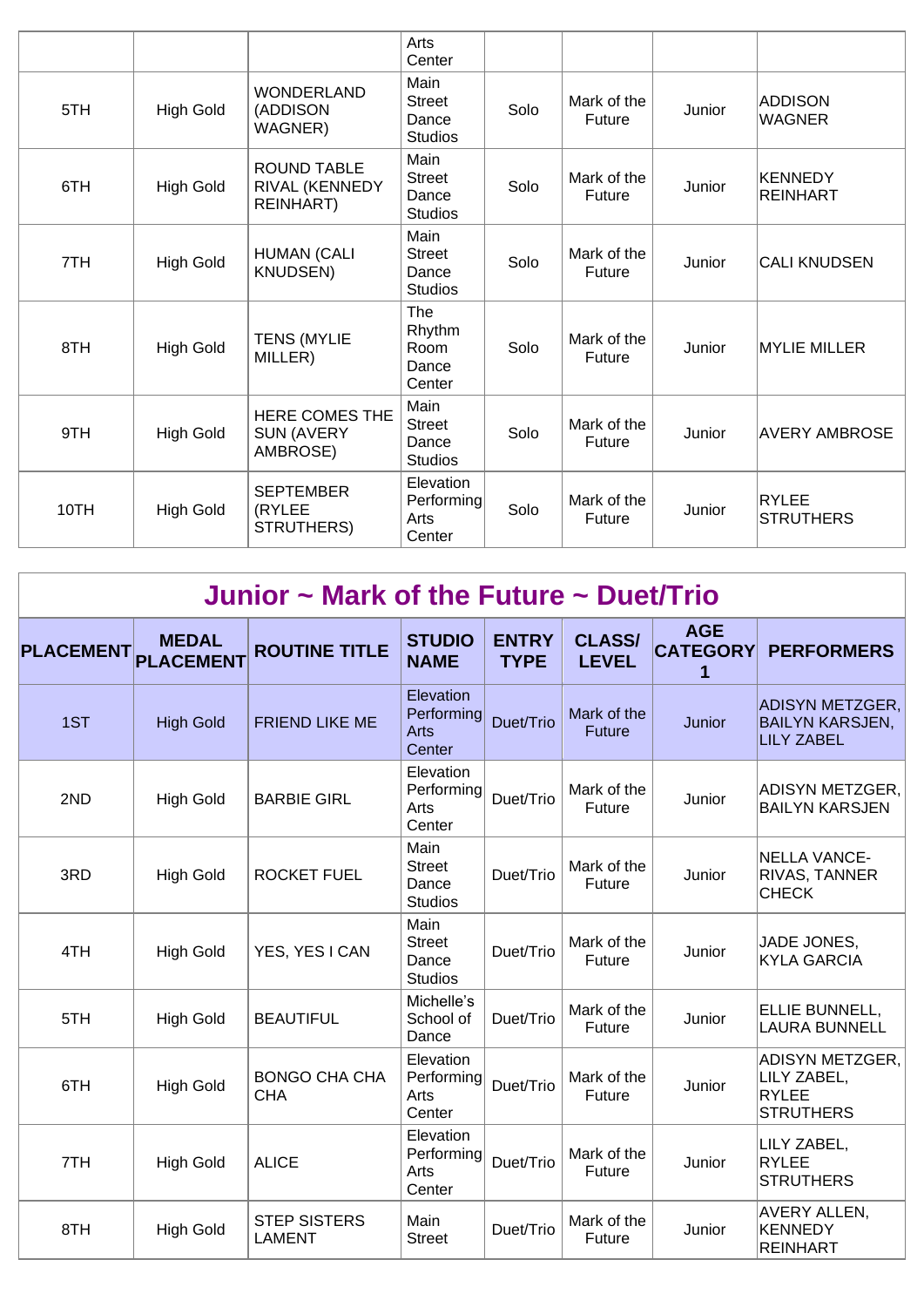|      |           |                                 | Dance<br><b>Studios</b>                          |           |                       |        |                                                       |
|------|-----------|---------------------------------|--------------------------------------------------|-----------|-----------------------|--------|-------------------------------------------------------|
| 9TH  | High Gold | <b>WHAT I LIKE</b><br>ABOUT YOU | Main<br><b>Street</b><br>Dance<br><b>Studios</b> | Duet/Trio | Mark of the<br>Future | Junior | EVYNN STAGG,<br><b>STETSON ELLIS</b>                  |
| 10TH | High Gold | MR. POSTMAN                     | Main<br><b>Street</b><br>Dance<br><b>Studios</b> | Duet/Trio | Mark of the<br>Future | Junior | ALEAYA PHIPPS,<br>ALENA DEAN,<br><b>TYLER ELLIOTT</b> |

| Junior $\sim$ Mark of the Future $\sim$ Small Group |                  |                                 |                                                  |                             |                               |                               |                   |  |  |
|-----------------------------------------------------|------------------|---------------------------------|--------------------------------------------------|-----------------------------|-------------------------------|-------------------------------|-------------------|--|--|
| PLACEMENT PLACEMENT                                 | <b>MEDAL</b>     | <b>ROUTINE TITLE</b>            | <b>STUDIO</b><br><b>NAME</b>                     | <b>ENTRY</b><br><b>TYPE</b> | <b>CLASS/</b><br><b>LEVEL</b> | <b>AGE</b><br><b>CATEGORY</b> | <b>PERFORMERS</b> |  |  |
| 1ST                                                 | <b>Platinum</b>  | <b>ADDAMS</b><br><b>ACADEMY</b> | Michelle's<br>School of<br>Dance                 | Small<br>Group              | Mark of the<br><b>Future</b>  | Junior                        |                   |  |  |
| 2ND                                                 | <b>High Gold</b> | <b>ME &amp; MY GIRLS</b>        | Main<br><b>Street</b><br>Dance<br><b>Studios</b> | Small<br>Group              | Mark of the<br>Future         | Junior                        |                   |  |  |
| 3RD                                                 | <b>High Gold</b> | <b>IT'S PARTY TIME</b>          | The<br>Rhythm<br>Room<br>Dance<br>Center         | Small<br>Group              | Mark of the<br><b>Future</b>  | Junior                        |                   |  |  |
| 4TH                                                 | <b>High Gold</b> | <b>CASTLES</b>                  | Main<br><b>Street</b><br>Dance<br><b>Studios</b> | Small<br>Group              | Mark of the<br>Future         | Junior                        |                   |  |  |
| 5TH                                                 | <b>High Gold</b> | <b>LISTEN</b>                   | <b>The</b><br>Rhythm<br>Room<br>Dance<br>Center  | Small<br>Group              | Mark of the<br>Future         | Junior                        |                   |  |  |

| Junior $\sim$ Mark of the Future $\sim$ Line |                           |                      |                                                  |                             |                               |            |                            |  |  |
|----------------------------------------------|---------------------------|----------------------|--------------------------------------------------|-----------------------------|-------------------------------|------------|----------------------------|--|--|
| <b>PLACEMENT</b>                             | <b>MEDAL</b><br>PLACEMENT | <b>ROUTINE TITLE</b> | <b>STUDIO</b><br><b>NAME</b>                     | <b>ENTRY</b><br><b>TYPE</b> | <b>CLASS/</b><br><b>LEVEL</b> | <b>AGE</b> | <b>CATEGORY PERFORMERS</b> |  |  |
| 1ST                                          | Platinum                  | <b>WARRIORS</b>      | Main<br><b>Street</b><br>Dance<br><b>Studios</b> | Line                        | Mark of the<br>Future         | Junior     |                            |  |  |

| Junior ~ Intermediate ~ Solo |                           |                                                       |                                  |                             |                               |                               |                      |  |  |  |
|------------------------------|---------------------------|-------------------------------------------------------|----------------------------------|-----------------------------|-------------------------------|-------------------------------|----------------------|--|--|--|
| PLACEMENT PLACEMENT          | <b>MEDAL</b>              | <b>ROUTINE TITLE</b>                                  | <b>STUDIO</b><br><b>NAME</b>     | <b>ENTRY</b><br><b>TYPE</b> | <b>CLASS/</b><br><b>LEVEL</b> | <b>AGE</b><br><b>CATEGORY</b> | <b>PERFORMERS</b>    |  |  |  |
| 1ST                          | Xtreme<br><b>Platinum</b> | <b>TOMORROW</b><br>(STEVIE HUNTER)                    | Michelle's<br>School of<br>Dance | Solo                        | Intermediate                  | Junior                        | <b>STEVIE HUNTER</b> |  |  |  |
| 2ND                          | Platinum                  | <b>WONDER (LYLA</b><br>MARRON)                        | Inspiring<br>Dance               | Solo                        | Intermediate                  | Junior                        | LYLA MARRON          |  |  |  |
| 3RD                          | Platinum                  | <b>GIRLS WILL BE</b><br><b>GIRLS (GWEN</b><br>JENSEN) | Inspiring<br>Dance               | Solo                        | Intermediate                  | Junior                        | <b>GWEN JENSEN</b>   |  |  |  |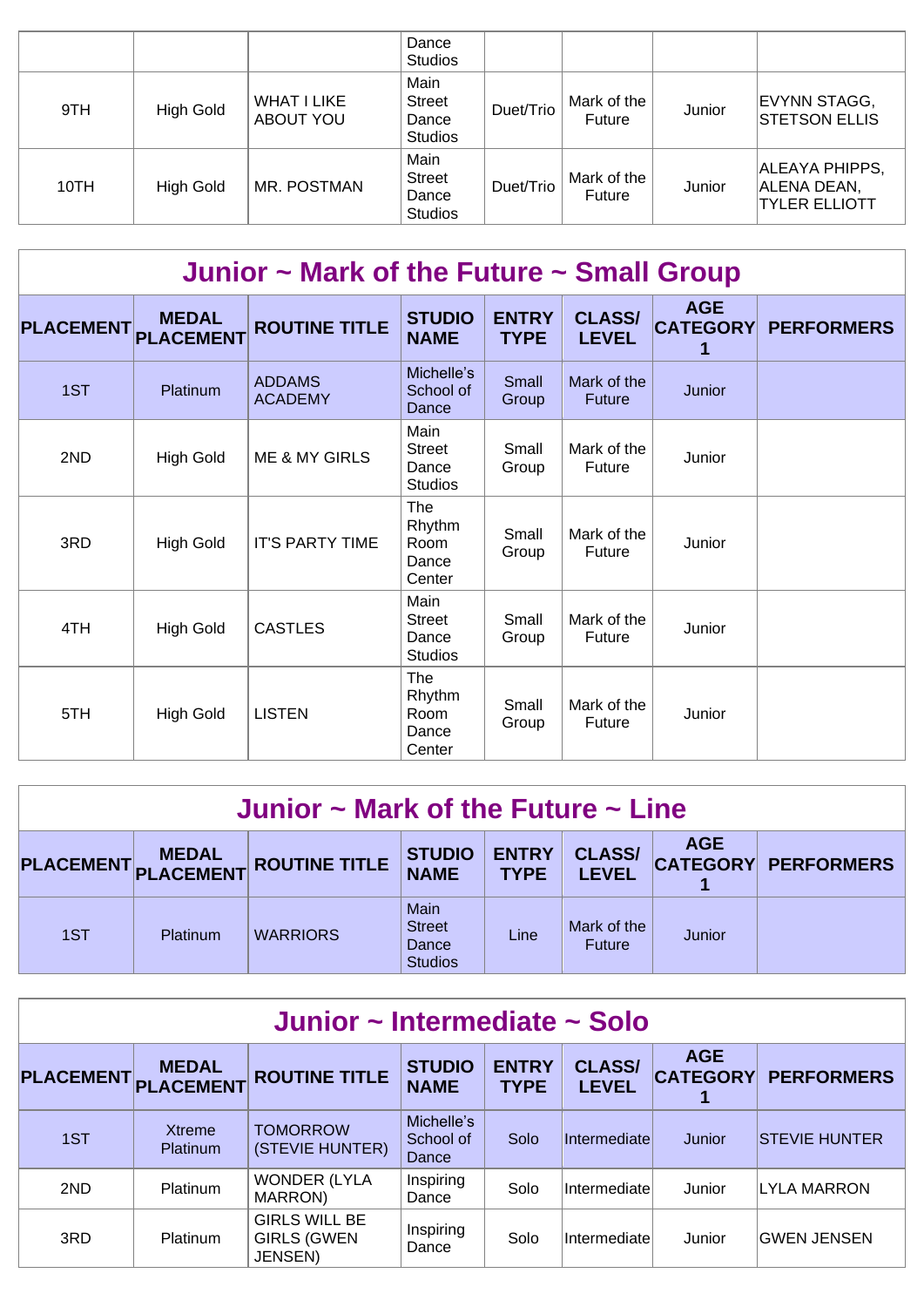| 3RD  | Platinum         | YOU CAN'T STOP<br>THE BEAT (LUCY<br>GROVE)        | Inspiring<br>Dance                               | Solo | Intermediate | Junior | <b>LUCY GROVE</b>             |
|------|------------------|---------------------------------------------------|--------------------------------------------------|------|--------------|--------|-------------------------------|
| 4TH  | Platinum         | <b>SHIFTING (KIRBY</b><br>SCHAEFER)               | Michelle's<br>School of<br>Dance                 | Solo | Intermediate | Junior | KIRBY SCHAEFER                |
| 5TH  | Platinum         | <b>WHAT DID I MISS</b><br>(NELLA VANCE-<br>RIVAS) | Main<br><b>Street</b><br>Dance<br><b>Studios</b> | Solo | Intermediate | Junior | INELLA VANCE-<br><b>RIVAS</b> |
| 6TH  | Platinum         | <b>SMALL WORLD</b><br>(MIRIAM DVORAK)             | Inspiring<br>Dance                               | Solo | Intermediate | Junior | <b>MIRIAM DVORAK</b>          |
| 7TH  | Platinum         | <b>WILD HORSES</b><br>(ASHLYNN BALL)              | The<br>Rhythm<br>Room<br>Dance<br>Center         | Solo | Intermediate | Junior | <b>ASHLYNN BALL</b>           |
| 8TH  | Platinum         | VIENNA (MORGAN<br>FISHER)                         | Michelle's<br>School of<br>Dance                 | Solo | Intermediate | Junior | <b>MORGAN FISHER</b>          |
| 9TH  | <b>High Gold</b> | <b>WHEN YOU</b><br><b>DREAM (JERSI</b><br>BREUER) | Inspiring<br>Dance                               | Solo | Intermediate | Junior | JERSI BREUER                  |
| 10TH | <b>High Gold</b> | <b>GOOD GIRL (EVIE</b><br>WOODS)                  | Devine<br>Dancers                                | Solo | Intermediate | Junior | EVIE WOODS                    |

| Junior ~ Intermediate ~ Duet/Trio |                                  |                               |                                                  |                             |                               |                                    |                                                                       |  |  |  |
|-----------------------------------|----------------------------------|-------------------------------|--------------------------------------------------|-----------------------------|-------------------------------|------------------------------------|-----------------------------------------------------------------------|--|--|--|
| <b>PLACEMENT</b>                  | <b>MEDAL</b><br><b>PLACEMENT</b> | <b>ROUTINE TITLE</b>          | <b>STUDIO</b><br><b>NAME</b>                     | <b>ENTRY</b><br><b>TYPE</b> | <b>CLASS/</b><br><b>LEVEL</b> | <b>AGE</b><br><b>CATEGORY</b><br>1 | <b>PERFORMERS</b>                                                     |  |  |  |
| 1ST                               | Platinum                         | <b>HEY HI HELLO</b>           | Inspiring<br>Dance                               |                             | Duet/Trio Intermediate        | Junior                             | <b>JERSI BREUER,</b><br><b>LUCY GROVE</b>                             |  |  |  |
| 2ND                               | Platinum                         | <b>I WANNA BE LIKE</b><br>YOU | Inspiring<br>Dance                               | Duet/Trio                   | Intermediate                  | Junior                             | LUCY GROVE,<br><b>STELLA PLATT</b>                                    |  |  |  |
| 3RD                               | Platinum                         | <b>MONTANA</b>                | Michelle's<br>School of<br>Dance                 |                             | Duet/Trio Intermediate        | Junior                             | <b>AMRYNN</b><br>WISEMAN,<br><b>MORGAN FISHER</b>                     |  |  |  |
| 4TH                               | <b>High Gold</b>                 | <b>CHOCOLATE MILK</b>         | The<br>Rhythm<br>Room<br>Dance<br>Center         |                             | Duet/Trio   Intermediate      | Junior                             | ASPEN JACOBS,<br>MACY BILLS,<br><b>MADDIE MOBLEY</b>                  |  |  |  |
| 5TH                               | <b>High Gold</b>                 | BOOM, BOOM,<br><b>BOOM</b>    | Main<br><b>Street</b><br>Dance<br><b>Studios</b> |                             | Duet/Trio Intermediate        | Junior                             | ADALYN WEBER,<br><b>NELLA VANCE-</b><br>RIVAS, SCARLETT<br>PUTNEY     |  |  |  |
| 6TH                               | <b>High Gold</b>                 | <b>TEA PARTY</b>              | Main<br><b>Street</b><br>Dance<br><b>Studios</b> |                             | Duet/Trio  Intermediate       | Junior                             | CALI KNUDSEN,<br><b>NELLA VANCE-</b><br><b>RIVAS</b>                  |  |  |  |
| 7TH                               | <b>High Gold</b>                 | <b>ALL I KNOW</b>             | Main<br><b>Street</b><br>Dance<br><b>Studios</b> |                             | Duet/Trio   Intermediate      | Junior                             | KENNA DUNSON,<br>NELLA VANCE-<br>RIVAS, PIPER<br><b>SCHNETTOGECKE</b> |  |  |  |
| 8TH                               | <b>High Gold</b>                 | <b>SQUAT</b>                  | The<br>Rhythm<br>Room<br>Dance<br>Center         |                             | Duet/Trio   Intermediate      | Junior                             | ASPEN JACOBS,<br><b>MADDIE MOBLEY</b>                                 |  |  |  |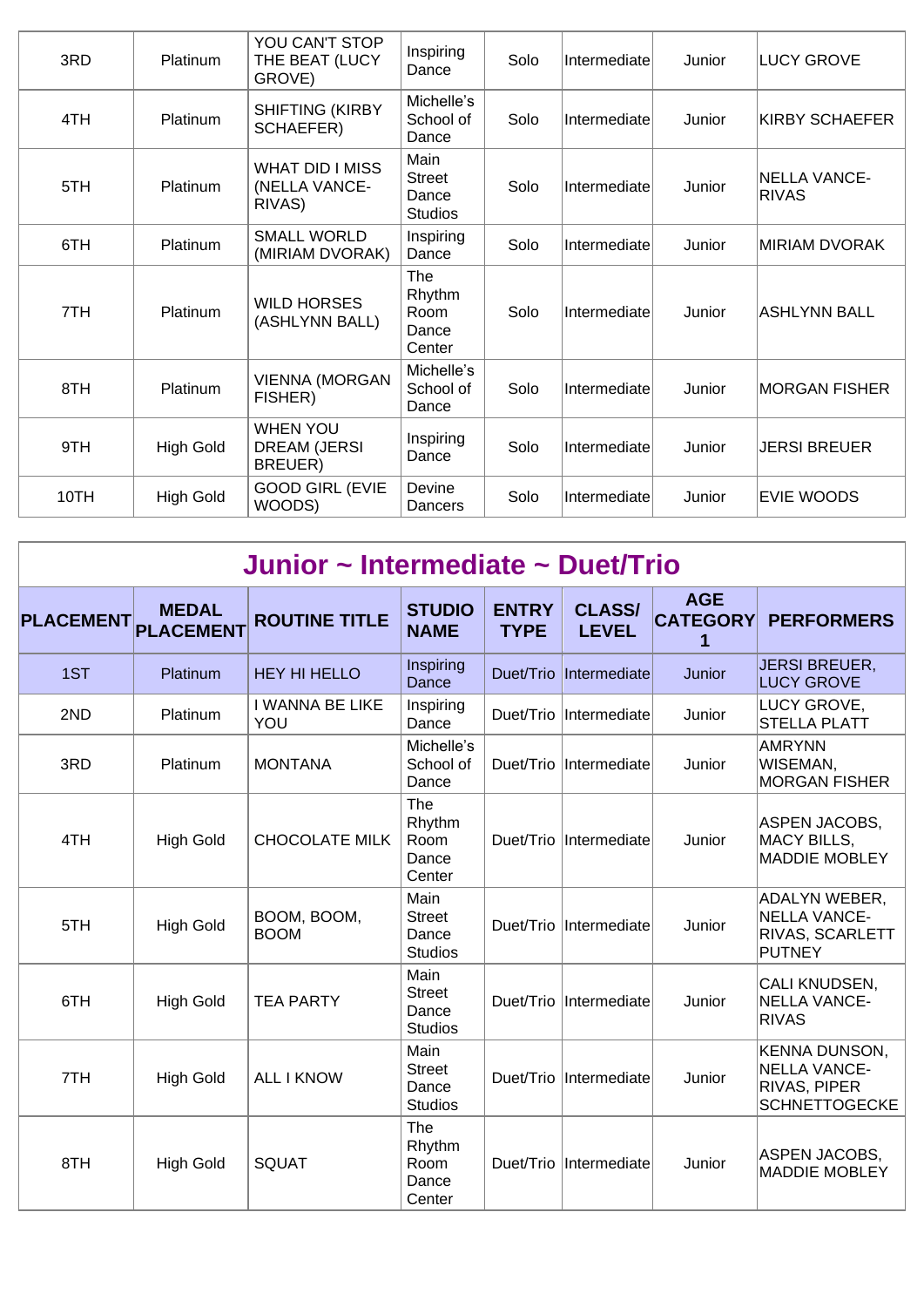| Junior ~ Intermediate ~ Small Group |                                  |                                     |                                                  |                             |                               |                                    |                   |  |  |  |
|-------------------------------------|----------------------------------|-------------------------------------|--------------------------------------------------|-----------------------------|-------------------------------|------------------------------------|-------------------|--|--|--|
| <b>PLACEMENT</b>                    | <b>MEDAL</b><br><b>PLACEMENT</b> | <b>ROUTINE TITLE</b>                | <b>STUDIO</b><br><b>NAME</b>                     | <b>ENTRY</b><br><b>TYPE</b> | <b>CLASS/</b><br><b>LEVEL</b> | <b>AGE</b><br><b>CATEGORY</b><br>1 | <b>PERFORMERS</b> |  |  |  |
| 1ST                                 | Platinum                         | <b>KILL OF THE</b><br><b>NIGHT</b>  | <b>Devine</b><br><b>Dancers</b>                  | Small<br>Group              | Intermediate                  | Junior                             |                   |  |  |  |
| 2ND                                 | Platinum                         | <b>LOST</b>                         | Main<br><b>Street</b><br>Dance<br><b>Studios</b> | Small<br>Group              | Intermediate                  | Junior                             |                   |  |  |  |
| 3RD                                 | Platinum                         | <b>WHEN I'M LIKE</b><br><b>THIS</b> | Michelle's<br>School of<br>Dance                 | Small<br>Group              | Intermediate                  | Junior                             |                   |  |  |  |
| 4TH                                 | Platinum                         | YELLOW BRICK<br><b>ROAD</b>         | Michelle's<br>School of<br>Dance                 | Small<br>Group              | Intermediate                  | Junior                             |                   |  |  |  |
| 5TH                                 | Platinum                         | <b>RUNAROUND SUE</b>                | The<br>Rhythm<br>Room<br>Dance<br>Center         | Small<br>Group              | Intermediate                  | Junior                             |                   |  |  |  |
| 5TH                                 | Platinum                         | <b>BONGO CHA CHA</b>                | Inspiring<br>Dance                               | Small<br>Group              | Intermediate                  | Junior                             |                   |  |  |  |
| 6TH                                 | <b>High Gold</b>                 | <b>PIANO MAN</b>                    | Michelle's<br>School of<br>Dance                 | Small<br>Group              | Intermediate                  | Junior                             |                   |  |  |  |
| 7TH                                 | <b>High Gold</b>                 | THESE BOOTS                         | Inspiring<br>Dance                               | Small<br>Group              | Intermediate                  | Junior                             |                   |  |  |  |
| 8TH                                 | <b>High Gold</b>                 | <b>YELLOW</b>                       | The<br>Rhythm<br>Room<br>Dance<br>Center         | Small<br>Group              | Intermediate                  | Junior                             |                   |  |  |  |
| 8TH                                 | <b>High Gold</b>                 | <b>BIG NOISE</b>                    | Michelle's<br>School of<br>Dance                 | Small<br>Group              | Intermediate                  | Junior                             |                   |  |  |  |
| 9TH                                 | <b>High Gold</b>                 | <b>HARD KNOCK LIFE</b>              | Michelle's<br>School of<br>Dance                 | Small<br>Group              | Intermediate                  | Junior                             |                   |  |  |  |
| 10TH                                | <b>High Gold</b>                 | <b>WHIP IT</b>                      | The<br>Rhythm<br>Room<br>Dance<br>Center         | Small<br>Group              | Intermediate                  | Junior                             |                   |  |  |  |

| <b>PLACEMENT</b> | <b>MEDAL</b><br><b>PLACEMENT</b> | <b>ROUTINE TITLE</b> | <b>STUDIO</b><br><b>NAME</b> | <b>ENTRY</b><br><b>TYPE</b> | <b>CLASS/</b><br><b>LEVEL</b> | <b>AGE</b><br><b>CATEGORY</b> | <b>PERFORMERS</b> |
|------------------|----------------------------------|----------------------|------------------------------|-----------------------------|-------------------------------|-------------------------------|-------------------|
| 1ST              | <b>Platinum</b>                  | <b>SIRENS</b>        | <b>Devine</b><br>Dancers     | Large<br>Group              | Intermediate                  | Junior                        |                   |
| 2ND              | Platinum                         | ALL THE WAY UP       | Devine<br>Dancers            | Large<br>Group              | Intermediate                  | Junior                        |                   |
| 3RD              | Platinum                         | I'M A BELIEVER       | Inspiring<br>Dance           | Large<br>Group              | Intermediatel                 | Junior                        |                   |
| 4TH              | Platinum                         | SIGN OF THE<br>TIMES | Inspiring<br>Dance           | Large<br>Group              | Intermediate                  | Junior                        |                   |
| 5TH              | Platinum                         | CAVE                 | Devine<br>Dancers            | Large<br>Group              | Intermediate                  | Junior                        |                   |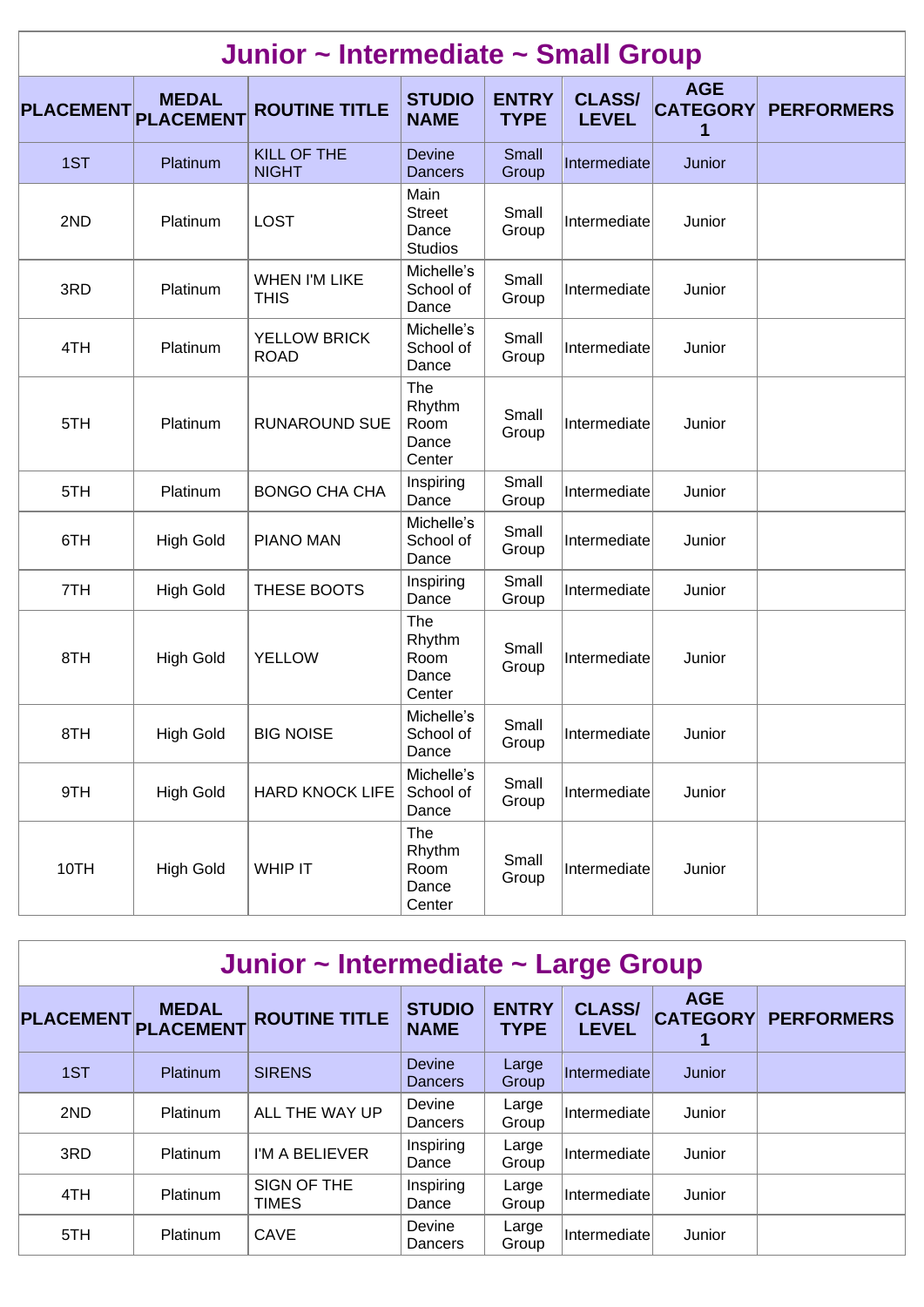| 6TH | Platinum  | <b>BREAK THE KNOB</b><br><b>OFF</b> | Inspiring<br>Dance | Large<br>Group | Intermediate | Junior |  |
|-----|-----------|-------------------------------------|--------------------|----------------|--------------|--------|--|
| 7TH | High Gold | SHAKE AND POP                       | Inspiring<br>Dance | ∟arge<br>Group | Intermediate | Junior |  |

| Junior ~ Advanced ~ Solo |                                  |                                                  |                                                  |                             |                               |                                    |                                    |  |  |  |  |
|--------------------------|----------------------------------|--------------------------------------------------|--------------------------------------------------|-----------------------------|-------------------------------|------------------------------------|------------------------------------|--|--|--|--|
| <b>PLACEMENT</b>         | <b>MEDAL</b><br><b>PLACEMENT</b> | <b>ROUTINE TITLE</b>                             | <b>STUDIO</b><br><b>NAME</b>                     | <b>ENTRY</b><br><b>TYPE</b> | <b>CLASS/</b><br><b>LEVEL</b> | <b>AGE</b><br><b>CATEGORY</b><br>1 | <b>PERFORMERS</b>                  |  |  |  |  |
| 1ST                      | <b>Xtreme</b><br>Platinum        | <b>WOLF (ELLA</b><br><b>VARLEY)</b>              | 'Charlee's<br><b>Elite</b><br>School of<br>Dance | Solo                        | Advanced                      | Junior                             | <b>ELLA VARLEY</b>                 |  |  |  |  |
| 2ND                      | Xtreme<br>Platinum               | <b>CHALLENGE</b><br>(ROCCO<br>SLAUGHTER)         | 'Charlee's<br>Elite<br>School of<br>Dance        | Solo                        | Advanced                      | Junior                             | <b>ROCCO</b><br><b>SLAUGHTER</b>   |  |  |  |  |
| 3RD                      | Xtreme<br>Platinum               | TRY (CHANEY<br><b>KLIPFEL)</b>                   | 'Charlee's<br>Elite<br>School of<br>Dance        | Solo                        | Advanced                      | Junior                             | <b>CHANEY KLIPFEL</b>              |  |  |  |  |
| 4TH                      | Platinum                         | UP AND DOWN<br>(FRANKIE KING)                    | 'Charlee's<br>Elite<br>School of<br>Dance        | Solo                        | Advanced                      | Junior                             | <b>FRANKIE KING</b>                |  |  |  |  |
| 5TH                      | Platinum                         | <b>CAME HERE FOR</b><br>LOVE (LIA<br>CAPOBIANCO) | 'Charlee's<br>Elite<br>School of<br>Dance        | Solo                        | Advanced                      | Junior                             | LIA CAPOBIANCO                     |  |  |  |  |
| 6TH                      | Platinum                         | <b>HOLD MY HAND</b><br>(RILEY ROSSITER)          | 'Charlee's<br>Elite<br>School of<br>Dance        | Solo                        | Advanced                      | Junior                             | <b>RILEY ROSSITER</b>              |  |  |  |  |
| 7TH                      | Platinum                         | <b>LAND OF LOLA</b><br>(TAYLOR HEIRING)          | 'Charlee's<br>Elite<br>School of<br>Dance        | Solo                        | Advanced                      | Junior                             | <b>TAYLOR HEIRING</b>              |  |  |  |  |
| 8TH                      | Platinum                         | ON KNEES (JENNA<br>JORGENSEN)                    | 'Charlee's<br>Elite<br>School of<br>Dance        | Solo                        | Advanced                      | Junior                             | JENNA<br><b>JORGENSEN</b>          |  |  |  |  |
| 8TH                      | Platinum                         | LOVE ME (REESE<br>BRADLEY)                       | 'Charlee's<br>Elite<br>School of<br>Dance        | Solo                        | Advanced                      | Junior                             | <b>REESE BRADLEY</b>               |  |  |  |  |
| 9TH                      | Platinum                         | <b>TOXIC (LAYLA</b><br>HUFFMAN)                  | Devine<br>Dancers                                | Solo                        | Advanced                      | Junior                             | <b>LAYLA HUFFMAN</b>               |  |  |  |  |
| 10TH                     | Platinum                         | OH SO QUIET<br>(QUINN<br>KASPARBAUER)            | 'Charlee's<br>Elite<br>School of<br>Dance        | Solo                        | Advanced                      | Junior                             | <b>QUINN</b><br><b>KASPARBAUER</b> |  |  |  |  |

| Junior ~ Advanced ~ Duet/Trio |                 |                                   |                                           |                             |                               |            |                                                                      |  |
|-------------------------------|-----------------|-----------------------------------|-------------------------------------------|-----------------------------|-------------------------------|------------|----------------------------------------------------------------------|--|
|                               | <b>MEDAL</b>    | PLACEMENT PLACEMENT ROUTINE TITLE | <b>STUDIO</b><br><b>NAME</b>              | <b>ENTRY</b><br><b>TYPE</b> | <b>CLASS/</b><br><b>LEVEL</b> | <b>AGE</b> | <b>CATEGORY PERFORMERS</b>                                           |  |
| 1ST                           | <b>Platinum</b> | NO REGRETS                        | 'Charlee's<br>Elite<br>School of<br>Dance | Duet/Trio                   | Advanced                      | Junior     | <b>AUBREY KLIPFEL,</b><br><b>BETSY LEHMAN,</b><br><b>ELLA VARLEY</b> |  |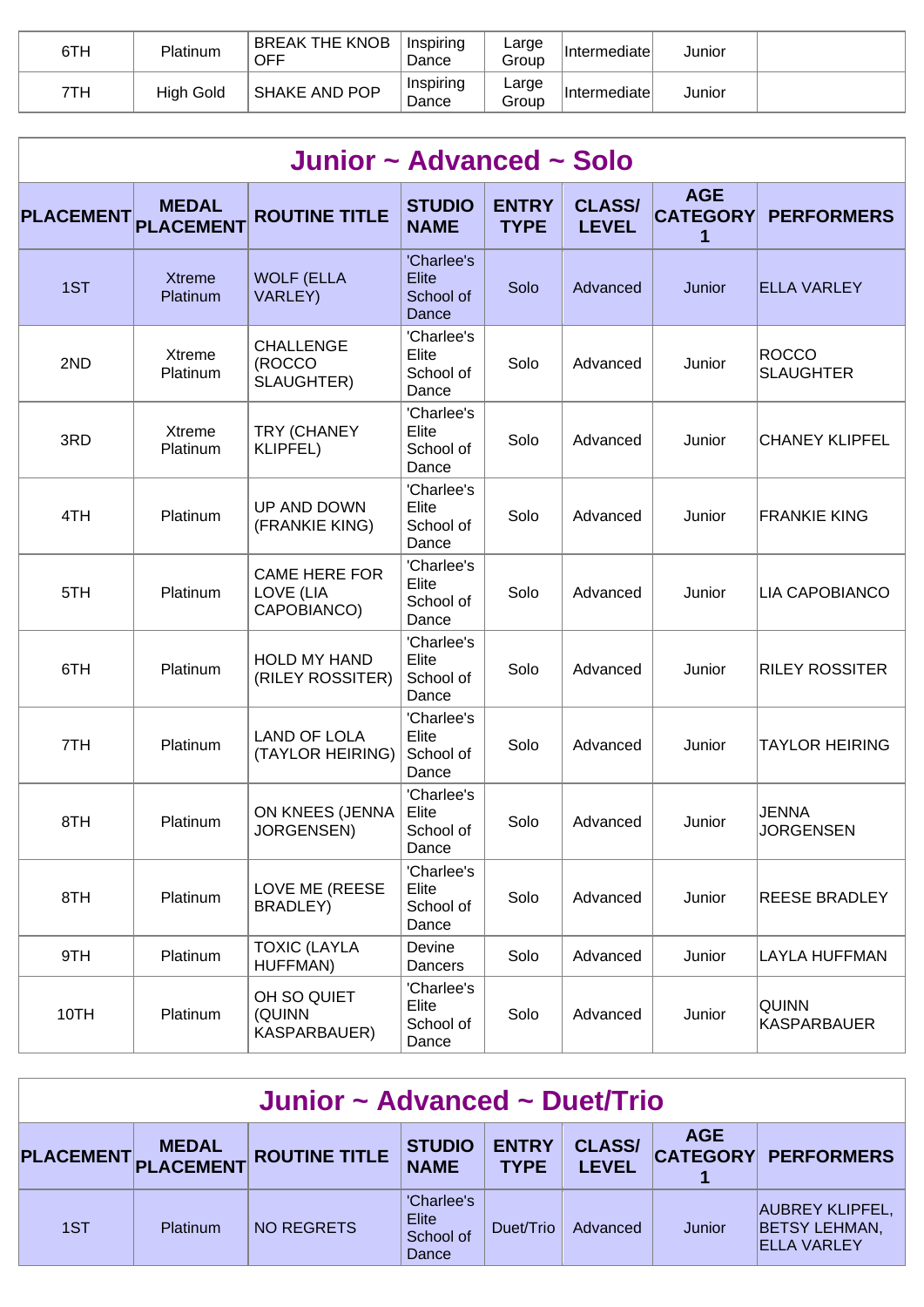| 2ND | Platinum         | DOOM DOOM                         | 'Charlee's<br>Elite<br>School of<br>Dance | Duet/Trio | Advanced | Junior | AVERY ADKINS,<br> OLIVIA ABBOTT,<br><b>QUINN</b><br>KASPARBAUER              |
|-----|------------------|-----------------------------------|-------------------------------------------|-----------|----------|--------|------------------------------------------------------------------------------|
| 3RD | Platinum         | <b>AGAINST THE</b><br><b>ODDS</b> | 'Charlee's<br>Elite<br>School of<br>Dance | Duet/Trio | Advanced | Junior | CHANEY KLIPFEL,<br>ROCCO<br><b>SLAUGHTER</b>                                 |
| 4TH | Platinum         | <b>BOUNCE</b>                     | 'Charlee's<br>Elite<br>School of<br>Dance | Duet/Trio | Advanced | Junior | FRANKIE KING, LIA<br><b>CAPOBIANCO</b>                                       |
| 5TH | Platinum         | <b>NORTH</b>                      | 'Charlee's<br>Elite<br>School of<br>Dance | Duet/Trio | Advanced | Junior | <b>JENNA</b><br>JORGENSEN,<br><b>REESE BRADLEY,</b><br><b>TAYLOR HEIRING</b> |
| 6TH | Platinum         | SOME FUN NOW                      | 'Charlee's<br>Elite<br>School of<br>Dance | Duet/Trio | Advanced | Junior | HAILEY OLSON,<br>KENNEDY<br>JACKSON, RILEY<br>ROSSITER                       |
| 7TH | Platinum         | <b>CROWDED</b><br><b>PLACES</b>   | Inspiring<br>Dance                        | Duet/Trio | Advanced | Junior | JAYLEE COOPER,<br><b>NORA LUTTER</b>                                         |
| 8TH | <b>High Gold</b> | THE BELLS                         | 'Charlee's<br>Elite<br>School of<br>Dance | Duet/Trio | Advanced | Junior | KAYDENCE<br>HEINRICHS,<br>MEGAN<br>TIMMERMAN,<br>PRESLEY<br><b>ORFANOS</b>   |

| Junior ~ Advanced ~ Small Group |                                  |                                                   |                                                  |                             |                               |                                    |                   |  |  |  |  |
|---------------------------------|----------------------------------|---------------------------------------------------|--------------------------------------------------|-----------------------------|-------------------------------|------------------------------------|-------------------|--|--|--|--|
| <b>PLACEMENT</b>                | <b>MEDAL</b><br><b>PLACEMENT</b> | <b>ROUTINE TITLE</b>                              | <b>STUDIO</b><br><b>NAME</b>                     | <b>ENTRY</b><br><b>TYPE</b> | <b>CLASS/</b><br><b>LEVEL</b> | <b>AGE</b><br><b>CATEGORY</b><br>1 | <b>PERFORMERS</b> |  |  |  |  |
| 1ST                             | <b>Xtreme</b><br>Platinum        | <b>PUMP</b>                                       | 'Charlee's<br><b>Elite</b><br>School of<br>Dance | Small<br>Group              | Advanced                      | Junior                             |                   |  |  |  |  |
| 2ND                             | Platinum                         | <b>MORE LIKE YOU</b>                              | 'Charlee's<br>Elite<br>School of<br>Dance        | Small<br>Group              | Advanced                      | Junior                             |                   |  |  |  |  |
| 2ND                             | Platinum                         | <b>SUNSET</b>                                     | 'Charlee's<br>Elite<br>School of<br>Dance        | Small<br>Group              | Advanced                      | Junior                             |                   |  |  |  |  |
| 3RD                             | Platinum                         | <b>DOWN</b>                                       | 'Charlee's<br>Elite<br>School of<br>Dance        | Small<br>Group              | Advanced                      | Junior                             |                   |  |  |  |  |
| 4TH                             | Platinum                         | <b>MY STYLE</b>                                   | Inspiring<br>Dance                               | Small<br>Group              | Advanced                      | Junior                             |                   |  |  |  |  |
| 5TH                             | Platinum                         | <b>BIG NOISE</b>                                  | Inspiring<br>Dance                               | Small<br>Group              | Advanced                      | Junior                             |                   |  |  |  |  |
| 6TH                             | Platinum                         | <b>EASY STREET</b>                                | 'Charlee's<br>Elite<br>School of<br>Dance        | Small<br>Group              | Advanced                      | Junior                             |                   |  |  |  |  |
| 7TH                             | Platinum                         | <b>WHAT A</b><br><b>WONDERFUL</b><br><b>WORLD</b> | Inspiring<br>Dance                               | Small<br>Group              | Advanced                      | Junior                             |                   |  |  |  |  |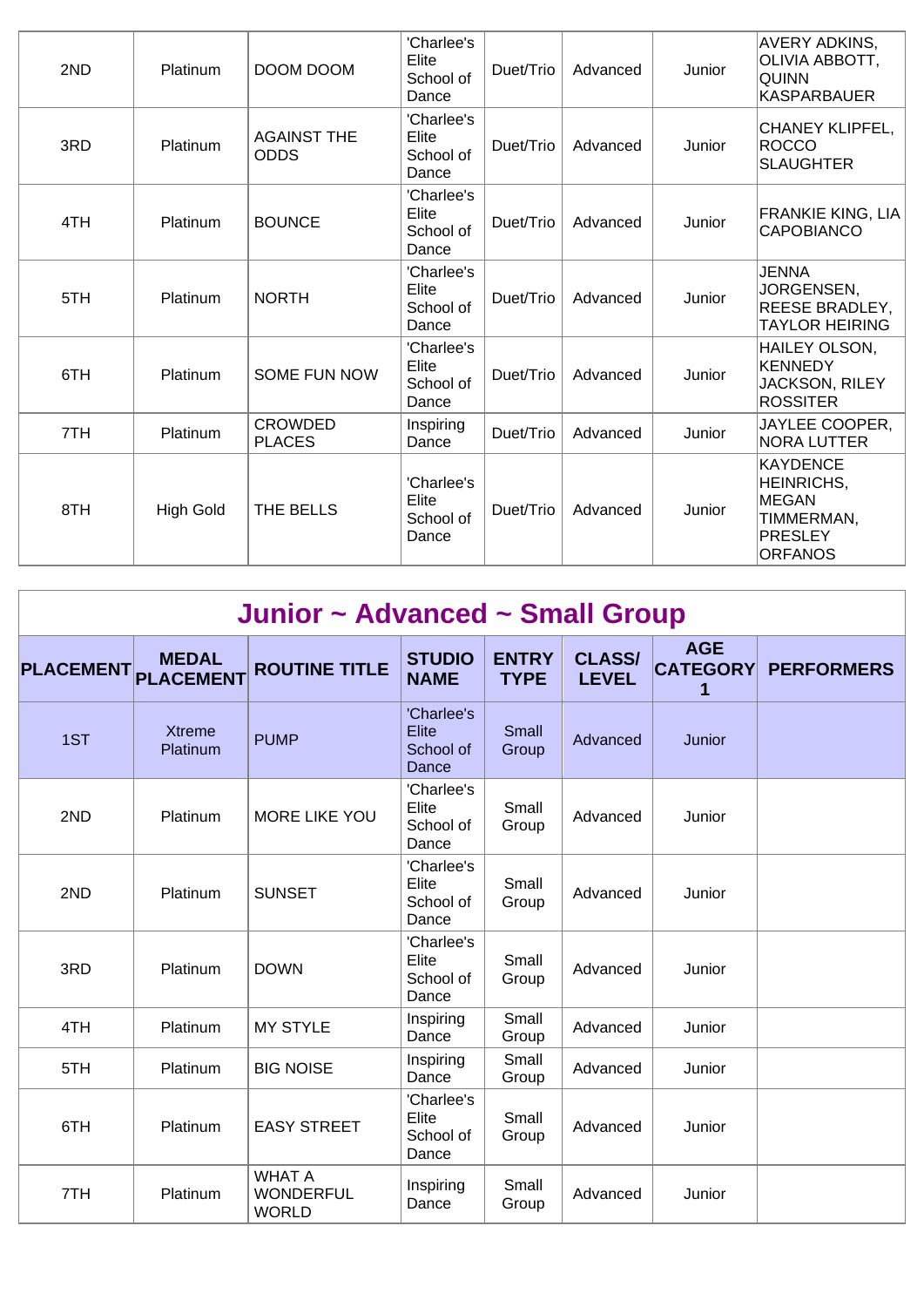| Junior ~ Advanced ~ Large Group |                                  |                                        |                                           |                             |                               |                                    |                   |  |  |  |
|---------------------------------|----------------------------------|----------------------------------------|-------------------------------------------|-----------------------------|-------------------------------|------------------------------------|-------------------|--|--|--|
| <b>PLACEMENT</b>                | <b>MEDAL</b><br><b>PLACEMENT</b> | <b>ROUTINE TITLE</b>                   | <b>STUDIO</b><br><b>NAME</b>              | <b>ENTRY</b><br><b>TYPE</b> | <b>CLASS/</b><br><b>LEVEL</b> | <b>AGE</b><br><b>CATEGORY</b><br>1 | <b>PERFORMERS</b> |  |  |  |
| 1ST                             | <b>Xtreme</b><br><b>Platinum</b> | <b>LOVE POTION</b>                     | <b>Devine</b><br><b>Dancers</b>           | Large<br>Group              | Advanced                      | Junior                             |                   |  |  |  |
| 2ND                             | <b>Xtreme</b><br>Platinum        | <b>HOME ALONE</b>                      | 'Charlee's<br>Elite<br>School of<br>Dance | Large<br>Group              | Advanced                      | Junior                             |                   |  |  |  |
| 3RD                             | Platinum                         | <b>ALPS</b>                            | 'Charlee's<br>Elite<br>School of<br>Dance | Large<br>Group              | Advanced                      | Junior                             |                   |  |  |  |
| 4TH                             | <b>Platinum</b>                  | SWING!                                 | 'Charlee's<br>Elite<br>School of<br>Dance | Large<br>Group              | Advanced                      | Junior                             |                   |  |  |  |
| 5TH                             | <b>High Gold</b>                 | <b>HOUSE WITH NO</b><br><b>MIRRORS</b> | Inspiring<br>Dance                        | Large<br>Group              | Advanced                      | Junior                             |                   |  |  |  |
| 6TH                             | <b>High Gold</b>                 | <b>AWOO</b>                            | Inspiring<br>Dance                        | Large<br>Group              | Advanced                      | Junior                             |                   |  |  |  |

| Teen $\sim$ Mark of the Future $\sim$ Solo |                                  |                                                                 |                                                         |                             |                               |                               |                                       |  |  |  |
|--------------------------------------------|----------------------------------|-----------------------------------------------------------------|---------------------------------------------------------|-----------------------------|-------------------------------|-------------------------------|---------------------------------------|--|--|--|
| <b>PLACEMENT</b>                           | <b>MEDAL</b><br><b>PLACEMENT</b> | <b>ROUTINE TITLE</b>                                            | <b>STUDIO</b><br><b>NAME</b>                            | <b>ENTRY</b><br><b>TYPE</b> | <b>CLASS/</b><br><b>LEVEL</b> | <b>AGE</b><br><b>CATEGORY</b> | <b>PERFORMERS</b>                     |  |  |  |
| 1ST                                        | Platinum                         | <b>THE CROWN</b><br>(ADDISYN<br>LEONARD)                        | <b>Main</b><br><b>Street</b><br>Dance<br><b>Studios</b> | Solo                        | Mark of the<br><b>Future</b>  | <b>Teen</b>                   | <b>ADDISYN</b><br><b>LEONARD</b>      |  |  |  |
| 2ND                                        | Platinum                         | <b>BO\$\$ (HARPER</b><br>SCHNETTGOECKE)                         | Main<br><b>Street</b><br>Dance<br><b>Studios</b>        | Solo                        | Mark of the<br>Future         | Teen                          | <b>HARPER</b><br><b>SCHNETTGOECKE</b> |  |  |  |
| 3RD                                        | Platinum                         | <b>AMAZYING MAYZIE</b><br>(LILY ZABEL)                          | Elevation<br>Performing<br>Arts<br>Center               | Solo                        | Mark of the<br>Future         | Teen                          | <b>LILY ZABEL</b>                     |  |  |  |
| 4TH                                        | Platinum                         | <b>LOST MY MIND</b><br>(ALLIE DITTMER)                          | Main<br><b>Street</b><br>Dance<br><b>Studios</b>        | Solo                        | Mark of the<br>Future         | Teen                          | <b>ALLIE DITTMER</b>                  |  |  |  |
| 5TH                                        | <b>High Gold</b>                 | <b>RUNNING IN</b><br>PLACE (KENNA<br>DUNSON)                    | Main<br><b>Street</b><br>Dance<br><b>Studios</b>        | Solo                        | Mark of the<br>Future         | Teen                          | <b>KENNA DUNSON</b>                   |  |  |  |
| 6TH                                        | <b>High Gold</b>                 | THE BEACH (MACI<br>BAUER)                                       | Main<br><b>Street</b><br>Dance<br><b>Studios</b>        | Solo                        | Mark of the<br>Future         | Teen                          | <b>MACI BAUER</b>                     |  |  |  |
| 6TH                                        | <b>High Gold</b>                 | <b>GOOD MORNING</b><br><b>BALTIMORE</b><br>(MORGAN<br>ERICKSON) | Main<br><b>Street</b><br>Dance<br><b>Studios</b>        | Solo                        | Mark of the<br>Future         | Teen                          | <b>MORGAN</b><br><b>ERICKSON</b>      |  |  |  |

### **Teen ~ Mark of the Future ~ Duet/Trio**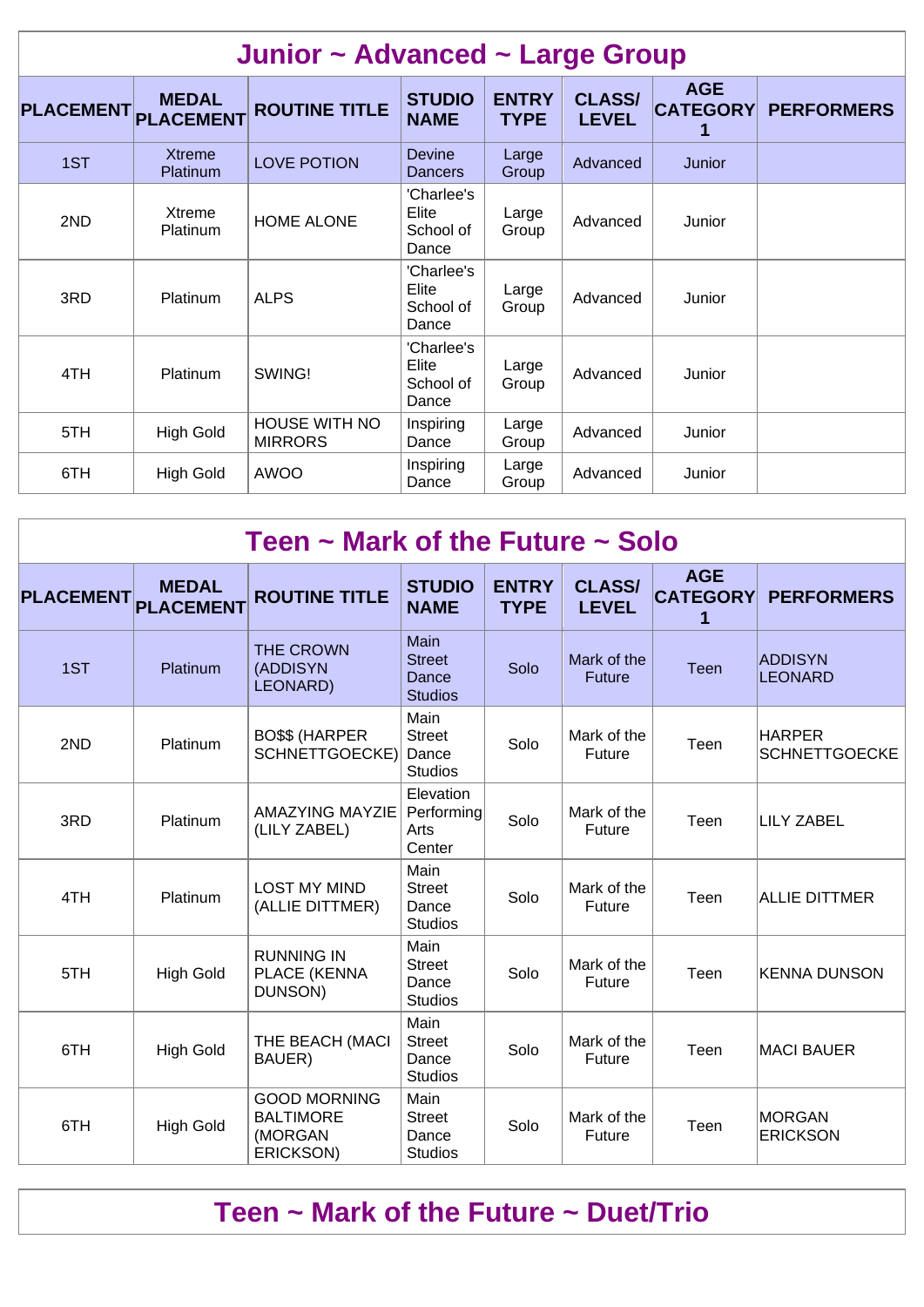| <b>PLACEMENT</b> | <b>MEDAL</b><br><b>PLACEMENT</b> | <b>ROUTINE TITLE</b>             | <b>STUDIO</b><br><b>NAME</b>                     | <b>ENTRY</b><br><b>TYPE</b> | <b>CLASS/</b><br><b>LEVEL</b> | <b>AGE</b><br><b>CATEGORY</b> | <b>PERFORMERS</b>                                       |
|------------------|----------------------------------|----------------------------------|--------------------------------------------------|-----------------------------|-------------------------------|-------------------------------|---------------------------------------------------------|
| 1ST              | <b>Platinum</b>                  | <b>JAILHOUSE ROCK</b>            | Main<br><b>Street</b><br>Dance<br><b>Studios</b> | Duet/Trio                   | Mark of the<br><b>Future</b>  | Teen                          | <b>HARPER</b><br>SCHNETTGOECKE,<br><b>JACKSON BAKER</b> |
| 2ND              | <b>High Gold</b>                 | <b>WHAT YOUR</b><br><b>WORTH</b> | Main<br><b>Street</b><br>Dance<br><b>Studios</b> | Duet/Trio                   | Mark of the<br>Future         | Teen                          | ALIYAH SANCHEZ,<br>JILLIAN<br><b>HAWBAKER</b>           |

| Teen $\sim$ Mark of the Future $\sim$ Small Group |                                  |                                       |                                  |                             |                               |            |                            |  |  |  |
|---------------------------------------------------|----------------------------------|---------------------------------------|----------------------------------|-----------------------------|-------------------------------|------------|----------------------------|--|--|--|
| <b>PLACEMENT</b>                                  | <b>MEDAL</b><br><b>PLACEMENT</b> | <b>ROUTINE TITLE</b>                  | <b>STUDIO</b><br><b>NAME</b>     | <b>ENTRY</b><br><b>TYPE</b> | <b>CLASS/</b><br><b>LEVEL</b> | <b>AGE</b> | <b>CATEGORY PERFORMERS</b> |  |  |  |
| 1ST                                               | <b>High Gold</b>                 | <b>RAPPER'S</b><br><b>DELIGHT</b>     | Inspiring<br>Dance               | Small<br>Group              | Mark of the<br>Future         | Teen       |                            |  |  |  |
| 2ND                                               | High Gold                        | <b>BROTHER</b>                        | Michelle's<br>School of<br>Dance | Small<br>Group              | Mark of the<br>Future         | Teen       |                            |  |  |  |
| 3RD                                               | High Gold                        | <b>GIRLS JUST WANT</b><br>TO HAVE FUN | Inspiring<br>Dance               | Small<br>Group              | Mark of the<br>Future         | Teen       |                            |  |  |  |

|  | <b>Teen ~ Mark of the Future ~ Large Group</b> |  |
|--|------------------------------------------------|--|
|  |                                                |  |

| PLACEMENT PLACEMENT | <b>MEDAL</b>     | <b>ROUTINE TITLE</b> | <b>STUDIO</b><br><b>NAME</b>              | <b>ENTRY</b><br><b>TYPE</b> | <b>CLASS/</b><br><b>LEVEL</b> | <b>AGE</b> | <b>CATEGORY PERFORMERS</b> |
|---------------------|------------------|----------------------|-------------------------------------------|-----------------------------|-------------------------------|------------|----------------------------|
| 1ST                 | <b>Platinum</b>  | WIND IT UP           | Inspiring<br>Dance                        | Large<br>Group              | Mark of the<br><b>Future</b>  | Teen       |                            |
| 2ND                 | Platinum         | <b>LITTLE VOICES</b> | Main<br>Street<br>Dance<br><b>Studios</b> | Large<br>Group              | Mark of the<br>Future         | Teen       |                            |
| 3RD                 | <b>High Gold</b> | <b>TIGHTROPE</b>     | Inspiring<br>Dance                        | Large<br>Group              | Mark of the<br>Future         | Teen       |                            |

| Teen ~ Intermediate ~ Solo |                                  |                                                                    |                                                  |                             |                               |                               |                                   |  |  |  |
|----------------------------|----------------------------------|--------------------------------------------------------------------|--------------------------------------------------|-----------------------------|-------------------------------|-------------------------------|-----------------------------------|--|--|--|
| <b>PLACEMENT</b>           | <b>MEDAL</b><br><b>PLACEMENT</b> | <b>ROUTINE TITLE</b>                                               | <b>STUDIO</b><br><b>NAME</b>                     | <b>ENTRY</b><br><b>TYPE</b> | <b>CLASS/</b><br><b>LEVEL</b> | <b>AGE</b><br><b>CATEGORY</b> | <b>PERFORMERS</b>                 |  |  |  |
| 1ST                        | <b>Platinum</b>                  | <b>PURE</b><br><b>IMAGINATION</b><br>(WRIGLEY<br><b>REYNOLDS</b> ) | Michelle's<br>School of<br>Dance                 | Solo                        | Intermediate                  | Teen                          | <b>WRIGLEY</b><br><b>REYNOLDS</b> |  |  |  |
| 2ND                        | <b>Platinum</b>                  | <b>CITY OF STARS</b><br>(MARLEY ALI)                               | Michelle's<br>School of<br>Dance                 | Solo                        | Intermediate                  | Teen                          | MARLEY ALI                        |  |  |  |
| 3RD                        | <b>Platinum</b>                  | <b>SCARS ON SCARS</b><br>(EMILY GIBBONS)                           | Michelle's<br>School of<br>Dance                 | Solo                        | Intermediate                  | Teen                          | EMILY GIBBONS                     |  |  |  |
| 4TH                        | Platinum                         | <b>FALLING UP</b><br>(RILEY FERRISS)                               | Main<br><b>Street</b><br>Dance<br><b>Studios</b> | Solo                        | Intermediate                  | Teen                          | <b>RILEY FERRISS</b>              |  |  |  |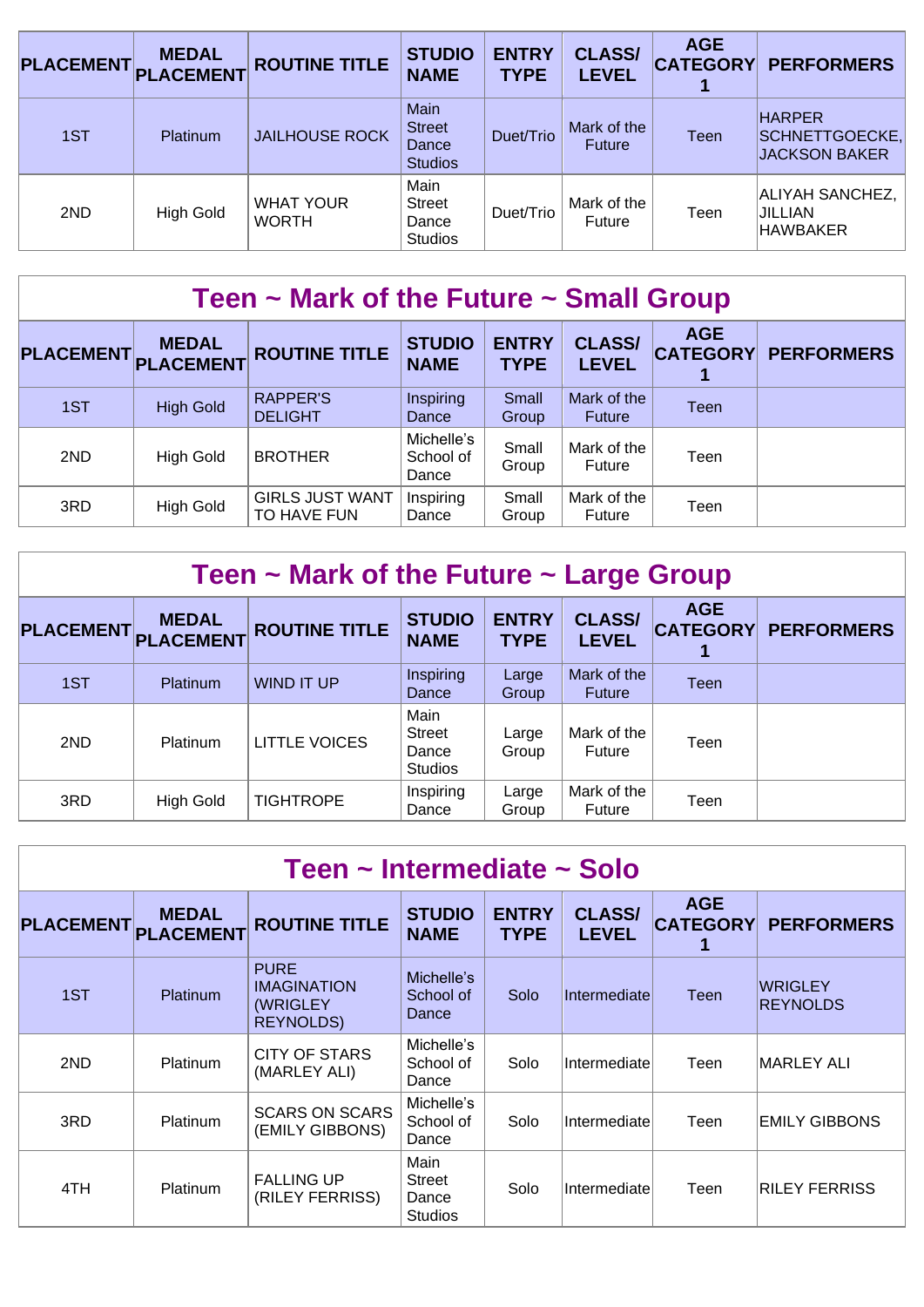| 5TH  | Platinum         | <b>SONGBIRD</b><br>(LAUREN FISHER)                           | Michelle's<br>School of<br>Dance          | Solo | Intermediate | Teen | <b>LAUREN FISHER</b>              |
|------|------------------|--------------------------------------------------------------|-------------------------------------------|------|--------------|------|-----------------------------------|
| 6TH  | Platinum         | <b>YESTERDAY</b><br>(AMRYNN<br>WISEMAN)                      | Michelle's<br>School of<br>Dance          | Solo | Intermediate | Teen | <b>AMRYNN</b><br><b>WISEMAN</b>   |
| 7TH  | Platinum         | <b>GIRLS RUN THE</b><br><b>WORLD</b><br>(SCARLETT<br>PUTNEY) | Main<br><b>Street</b><br>Dance<br>Studios | Solo | Intermediate | Teen | <b>SCARLETT</b><br><b>PUTNEY</b>  |
| 7TH  | Platinum         | <b>YELLOW FLICKER</b><br>(TESSA LEBO)                        | Michelle's<br>School of<br>Dance          | Solo | Intermediate | Teen | TESSA LEBO                        |
| 8TH  | Platinum         | <b>CREDITS (ADALYN</b><br>WEBER)                             | Main<br>Street<br>Dance<br><b>Studios</b> | Solo | Intermediate | Teen | ADALYN WEBER                      |
| 9TH  | <b>High Gold</b> | <b>ONLY (RACHEL</b><br>ELLIOTT)                              | Main<br><b>Street</b><br>Dance<br>Studios | Solo | Intermediate | Teen | <b>RACHEL ELLIOTT</b>             |
| 10TH | <b>High Gold</b> | <b>RUSH (BROOKLYN</b><br>MELLEIN)                            | Michelle's<br>School of<br>Dance          | Solo | Intermediate | Teen | <b>BROOKLYN</b><br><b>MELLEIN</b> |

| Teen ~ Intermediate ~ Duet/Trio |                                  |                       |                                                  |                             |                               |                                    |                                                                                     |  |  |  |
|---------------------------------|----------------------------------|-----------------------|--------------------------------------------------|-----------------------------|-------------------------------|------------------------------------|-------------------------------------------------------------------------------------|--|--|--|
| <b>PLACEMENT</b>                | <b>MEDAL</b><br><b>PLACEMENT</b> | <b>ROUTINE TITLE</b>  | <b>STUDIO</b><br><b>NAME</b>                     | <b>ENTRY</b><br><b>TYPE</b> | <b>CLASS/</b><br><b>LEVEL</b> | <b>AGE</b><br><b>CATEGORY</b><br>1 | <b>PERFORMERS</b>                                                                   |  |  |  |
| 1ST                             | Platinum                         | <b>MISSING YOU</b>    | Main<br><b>Street</b><br>Dance<br><b>Studios</b> |                             | Duet/Trio Intermediate        | Teen                               | DONOVIN DELP,<br><b>RACHEL ELLIOTT</b>                                              |  |  |  |
| 2ND                             | <b>Platinum</b>                  | <b>HOLD ON TO ME</b>  | Main<br><b>Street</b><br>Dance<br><b>Studios</b> |                             | Duet/Trio Intermediate        | Teen                               | <b>INELLA VANCE-</b><br><b>RIVAS, RILEY</b><br><b>FERRISS</b>                       |  |  |  |
| 3RD                             | <b>Platinum</b>                  | <b>SHADOW ENDS</b>    | Michelle's<br>School of<br>Dance                 |                             | Duet/Trio Intermediate        | Teen                               | <b>BROOKLYN</b><br>MELLEIN, EMILY<br><b>GIBBONS</b>                                 |  |  |  |
| 3RD                             | Platinum                         | <b>GET ME BODIED</b>  | The<br>Rhythm<br>Room<br>Dance<br>Center         | Duet/Trio                   | Intermediate                  | Teen                               | NALA LOSEE,<br><b>TAYLOR</b><br>JOHNSTON,<br><b>VERONICA VAN</b><br><b>DER MEER</b> |  |  |  |
| 4TH                             | Platinum                         | THE DAUGHTERS         | Michelle's<br>School of<br>Dance                 | Duet/Trio                   | Intermediate                  | Teen                               | LAUREN FISHER,<br><b>MORGAN FISHER</b>                                              |  |  |  |
| 5TH                             | <b>High Gold</b>                 | <b>LOOK AFTER YOU</b> | Main<br><b>Street</b><br>Dance<br><b>Studios</b> |                             | Duet/Trio Intermediate        | Teen                               | HADLEY FITCH,<br><b>RACHEL ELLIOTT</b>                                              |  |  |  |
| 6TH                             | <b>High Gold</b>                 | <b>CONGA</b>          | Michelle's<br>School of<br>Dance                 |                             | Duet/Trio Intermediate        | Teen                               | <b>ISABEL ROJAS,</b><br><b>SOFIA ROJAS</b>                                          |  |  |  |

| Teen ~ Intermediate ~ Small Group |  |                                                                       |  |  |  |  |  |  |  |
|-----------------------------------|--|-----------------------------------------------------------------------|--|--|--|--|--|--|--|
|                                   |  | PLACEMENT MEDAL ROUTINE TITLE STUDIO ENTRY CLASS/ CATEGORY PERFORMERS |  |  |  |  |  |  |  |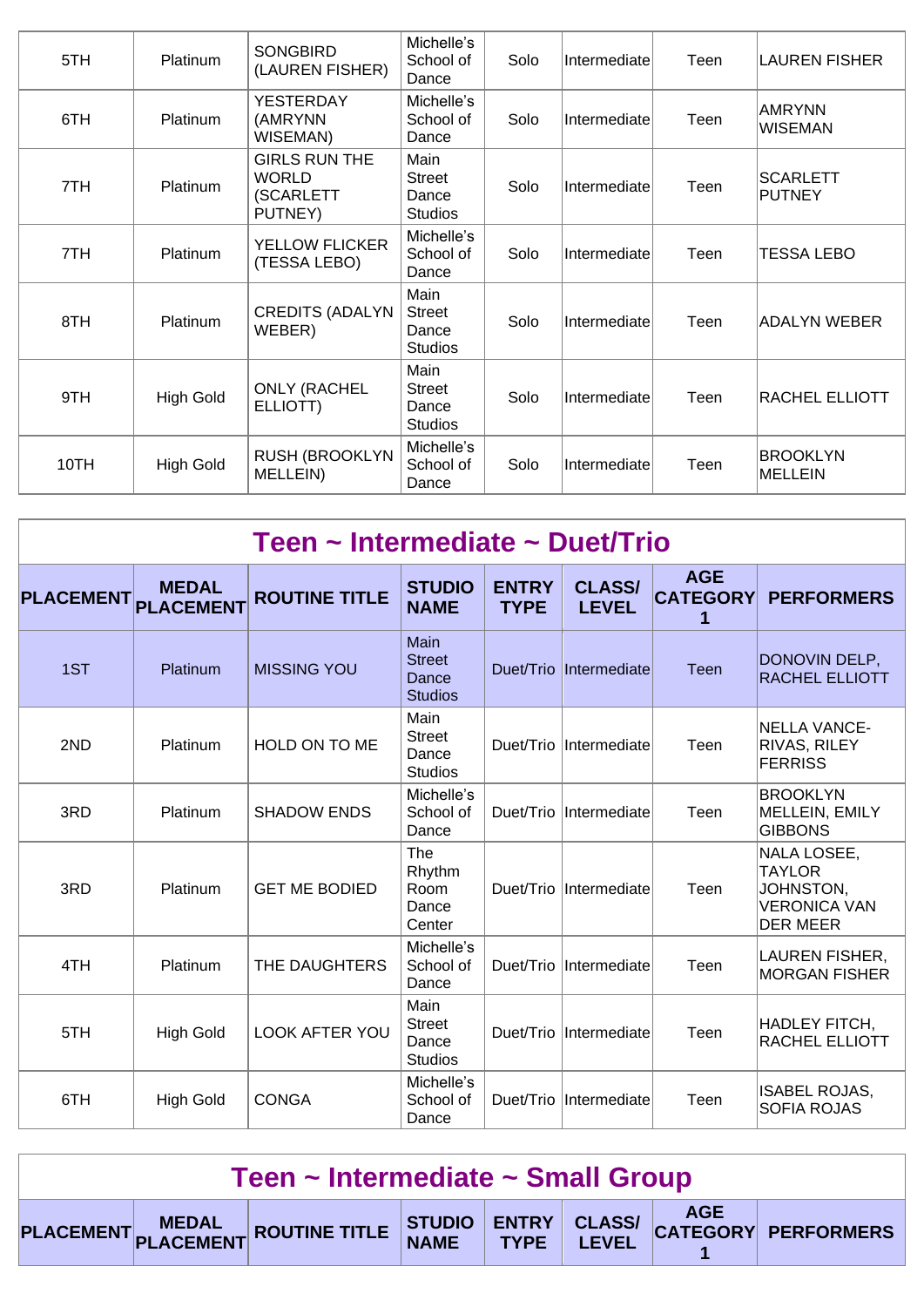| 1ST  | Platinum         | <b>REET PETITE AND</b><br><b>GONE</b> | <b>The</b><br>Rhythm<br>Room<br>Dance<br>Center | Small<br>Group | Intermediate | Teen |  |
|------|------------------|---------------------------------------|-------------------------------------------------|----------------|--------------|------|--|
| 2ND  | Platinum         | <b>GOODIES</b>                        | The<br>Rhythm<br>Room<br>Dance<br>Center        | Small<br>Group | Intermediate | Teen |  |
| 3RD  | Platinum         | <b>PARIS</b>                          | Michelle's<br>School of<br>Dance                | Small<br>Group | Intermediate | Teen |  |
| 4TH  | Platinum         | <b>THATAWAY</b>                       | The<br>Rhythm<br>Room<br>Dance<br>Center        | Small<br>Group | Intermediate | Teen |  |
| 5TH  | <b>High Gold</b> | <b>BLACK</b><br><b>TAMBOURINE</b>     | Michelle's<br>School of<br>Dance                | Small<br>Group | Intermediate | Teen |  |
| 6TH  | <b>High Gold</b> | <b>YELLOW</b>                         | Michelle's<br>School of<br>Dance                | Small<br>Group | Intermediate | Teen |  |
| 7TH  | <b>High Gold</b> | <b>BEETLEJUICE</b>                    | Michelle's<br>School of<br>Dance                | Small<br>Group | Intermediate | Teen |  |
| 8TH  | <b>High Gold</b> | <b>BONES</b>                          | Michelle's<br>School of<br>Dance                | Small<br>Group | Intermediate | Teen |  |
| 9TH  | <b>High Gold</b> | FEELIN' GOOD                          | Michelle's<br>School of<br>Dance                | Small<br>Group | Intermediate | Teen |  |
| 10TH | <b>High Gold</b> | LET'S GET LOUD                        | Michelle's<br>School of<br>Dance                | Small<br>Group | Intermediate | Teen |  |

| Teen $\sim$ Intermediate $\sim$ Large Group |                                  |                      |                                          |                             |                               |                               |                   |  |  |  |
|---------------------------------------------|----------------------------------|----------------------|------------------------------------------|-----------------------------|-------------------------------|-------------------------------|-------------------|--|--|--|
| <b>PLACEMENT</b>                            | <b>MEDAL</b><br><b>PLACEMENT</b> | <b>ROUTINE TITLE</b> | <b>STUDIO</b><br><b>NAME</b>             | <b>ENTRY</b><br><b>TYPE</b> | <b>CLASS/</b><br><b>LEVEL</b> | <b>AGE</b><br><b>CATEGORY</b> | <b>PERFORMERS</b> |  |  |  |
| 1ST                                         | Platinum                         | <b>GIVE ME LOVE</b>  | The<br>Rhythm<br>Room<br>Dance<br>Center | Large<br>Group              | Intermediate                  | Teen                          |                   |  |  |  |
| 2ND                                         | Platinum                         | <b>SUPPORT GROUP</b> | Michelle's<br>School of<br>Dance         | Large<br>Group              | Intermediate                  | Teen                          |                   |  |  |  |
| 3RD                                         | Platinum                         | <b>HOLD MY HAND</b>  | Michelle's<br>School of<br>Dance         | Large<br>Group              | Intermediate                  | Teen                          |                   |  |  |  |
| 4TH                                         | Platinum                         | <b>STILL</b>         | Michelle's<br>School of<br>Dance         | Large<br>Group              | Intermediate                  | Teen                          |                   |  |  |  |
| 5TH                                         | Platinum                         | <b>MISS YOU</b>      | The<br>Rhythm<br>Room<br>Dance<br>Center | Large<br>Group              | Intermediate                  | Teen                          |                   |  |  |  |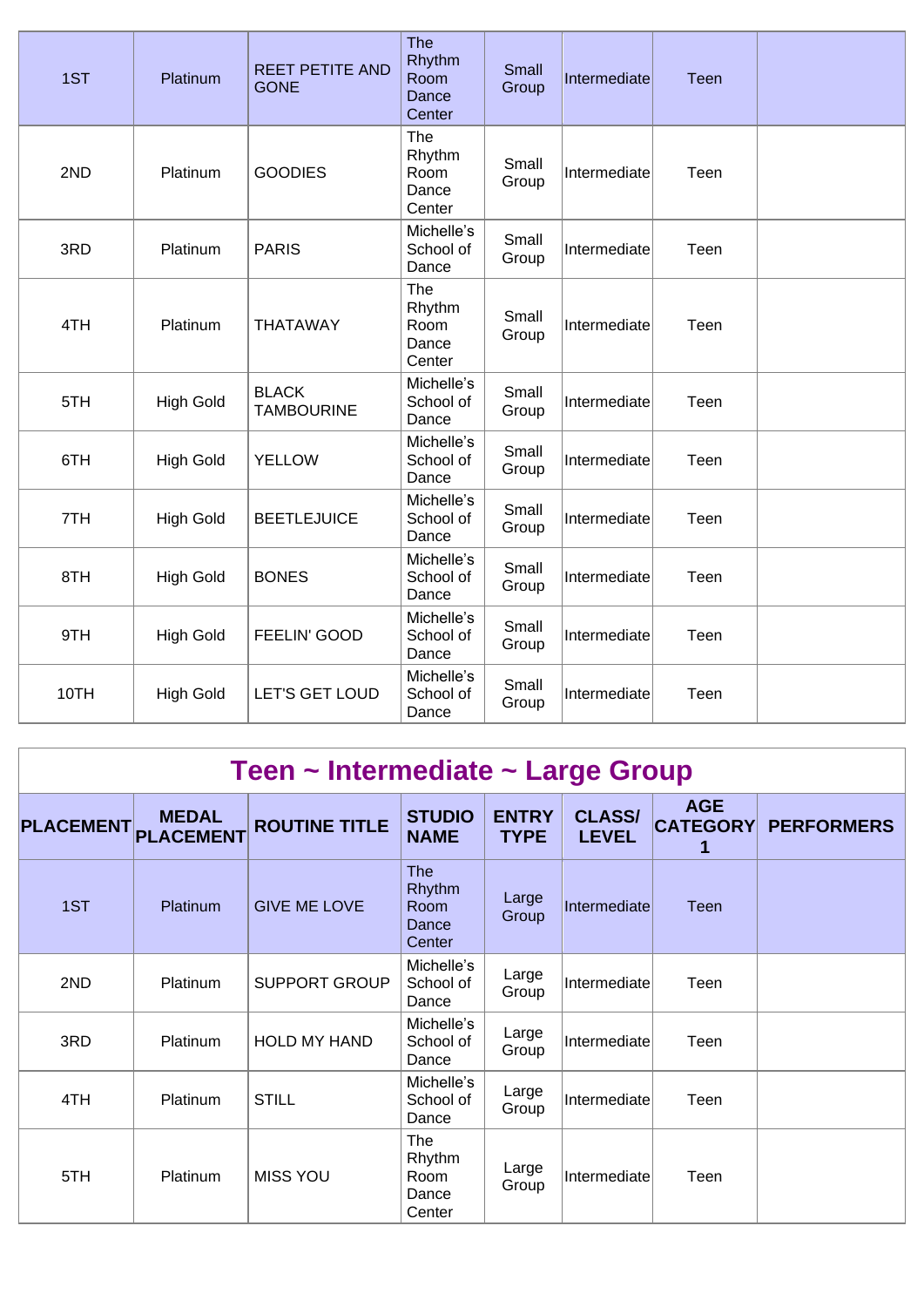| Teen $\sim$ Intermediate $\sim$ Production |          |                               |                                  |                             |                                |            |                     |  |  |
|--------------------------------------------|----------|-------------------------------|----------------------------------|-----------------------------|--------------------------------|------------|---------------------|--|--|
|                                            |          | PLACEMENT MEDAL ROUTINE TITLE | <b>STUDIO<br/>NAME</b>           | <b>ENTRY</b><br><b>TYPE</b> | <b>CLASS/</b><br><b>LEVEL</b>  | <b>AGE</b> | CATEGORY PERFORMERS |  |  |
| 1ST                                        | Platinum | LOVE, WHITNEY                 | Michelle's<br>School of<br>Dance |                             | <b>Production Intermediate</b> | Teen       |                     |  |  |

| Teen ~ Advanced ~ Solo |                                  |                                                     |                                           |                             |                               |                                    |                                  |  |  |  |
|------------------------|----------------------------------|-----------------------------------------------------|-------------------------------------------|-----------------------------|-------------------------------|------------------------------------|----------------------------------|--|--|--|
| <b>PLACEMENT</b>       | <b>MEDAL</b><br><b>PLACEMENT</b> | <b>ROUTINE TITLE</b>                                | <b>STUDIO</b><br><b>NAME</b>              | <b>ENTRY</b><br><b>TYPE</b> | <b>CLASS/</b><br><b>LEVEL</b> | <b>AGE</b><br><b>CATEGORY</b><br>1 | <b>PERFORMERS</b>                |  |  |  |
| 1ST                    | <b>Xtreme</b><br>Platinum        | MR. SANDMAN<br>(JORDAN<br>FORMARO)                  | Devine<br>Dancers                         | Solo                        | Advanced                      | Teen                               | <b>JORDAN</b><br>FORMARO         |  |  |  |
| 2ND                    | Xtreme<br>Platinum               | <b>HOT LIKE WOW</b><br>(LILLIANA CHEN)              | Devine<br>Dancers                         | Solo                        | Advanced                      | Teen                               | <b>LILLIANA CHEN</b>             |  |  |  |
| 3RD                    | Xtreme<br>Platinum               | SHE'S GOT YOU<br>(ALIVIA VARLEY)                    | 'Charlee's<br>Elite<br>School of<br>Dance | Solo                        | Advanced                      | Teen                               | ALIVIA VARLEY                    |  |  |  |
| 4TH                    | Xtreme<br>Platinum               | <b>TOMORROW</b><br>(BETSY LEHMAN)                   | 'Charlee's<br>Elite<br>School of<br>Dance | Solo                        | Advanced                      | Teen                               | <b>BETSY LEHMAN</b>              |  |  |  |
| 5TH                    | Xtreme<br>Platinum               | <b>TROUBLE'S</b><br><b>COMING (JORDYN</b><br>GREEN) | Inspiring<br>Dance                        | Solo                        | Advanced                      | Teen                               | <b>JORDYN GREEN</b>              |  |  |  |
| 5TH                    | Xtreme<br>Platinum               | <b>SOLILOQUEY</b><br>(CLAIRE<br>SOUTHARD)           | Devine<br>Dancers                         | Solo                        | Advanced                      | Teen                               | CLAIRE<br><b>SOUTHARD</b>        |  |  |  |
| 6TH                    | Xtreme<br>Platinum               | <b>SPINE (EMILY</b><br>TIMMERMAN)                   | 'Charlee's<br>Elite<br>School of<br>Dance | Solo                        | Advanced                      | Teen                               | <b>EMILY</b><br><b>TIMMERMAN</b> |  |  |  |
| 7TH                    | Xtreme<br>Platinum               | <b>OLD INSECURITIES</b><br>(AVERY<br>CAMPBELL)      | Devine<br>Dancers                         | Solo                        | Advanced                      | Teen                               | <b>AVERY CAMPBELL</b>            |  |  |  |
| 8TH                    | Xtreme<br>Platinum               | <b>MONEY (AUBREY</b><br><b>KLIPFEL)</b>             | 'Charlee's<br>Elite<br>School of<br>Dance | Solo                        | Advanced                      | Teen                               | <b>AUBREY KLIPFEL</b>            |  |  |  |
| 9TH                    | Platinum                         | <b>MY IMMORTAL</b><br>(MILEY GALLICK)               | Inspiring<br>Dance                        | Solo                        | Advanced                      | Teen                               | <b>MILEY GALLICK</b>             |  |  |  |
| 10TH                   | Platinum                         | <b>WORK FOR IT</b><br>(BRAYLIN<br>FOWLES)           | 'Charlee's<br>Elite<br>School of<br>Dance | Solo                        | Advanced                      | Teen                               | <b>BRAYLIN FOWLES</b>            |  |  |  |

| Teen ~ Advanced ~ Duet/Trio |                           |                               |                                 |                             |                               |            |                                                        |  |  |  |
|-----------------------------|---------------------------|-------------------------------|---------------------------------|-----------------------------|-------------------------------|------------|--------------------------------------------------------|--|--|--|
|                             |                           | PLACEMENT MEDAL ROUTINE TITLE | <b>STUDIO</b><br><b>NAME</b>    | <b>ENTRY</b><br><b>TYPE</b> | <b>CLASS/</b><br><b>LEVEL</b> | <b>AGE</b> | <b>CATEGORY PERFORMERS</b>                             |  |  |  |
| 1ST                         | Xtreme<br><b>Platinum</b> | <b>HURT</b>                   | <b>Devine</b><br><b>Dancers</b> | Duet/Trio                   | Advanced                      | Teen       | <b>CLAIRE</b><br>SOUTHARD,<br><b>JORDAN</b><br>FORMARO |  |  |  |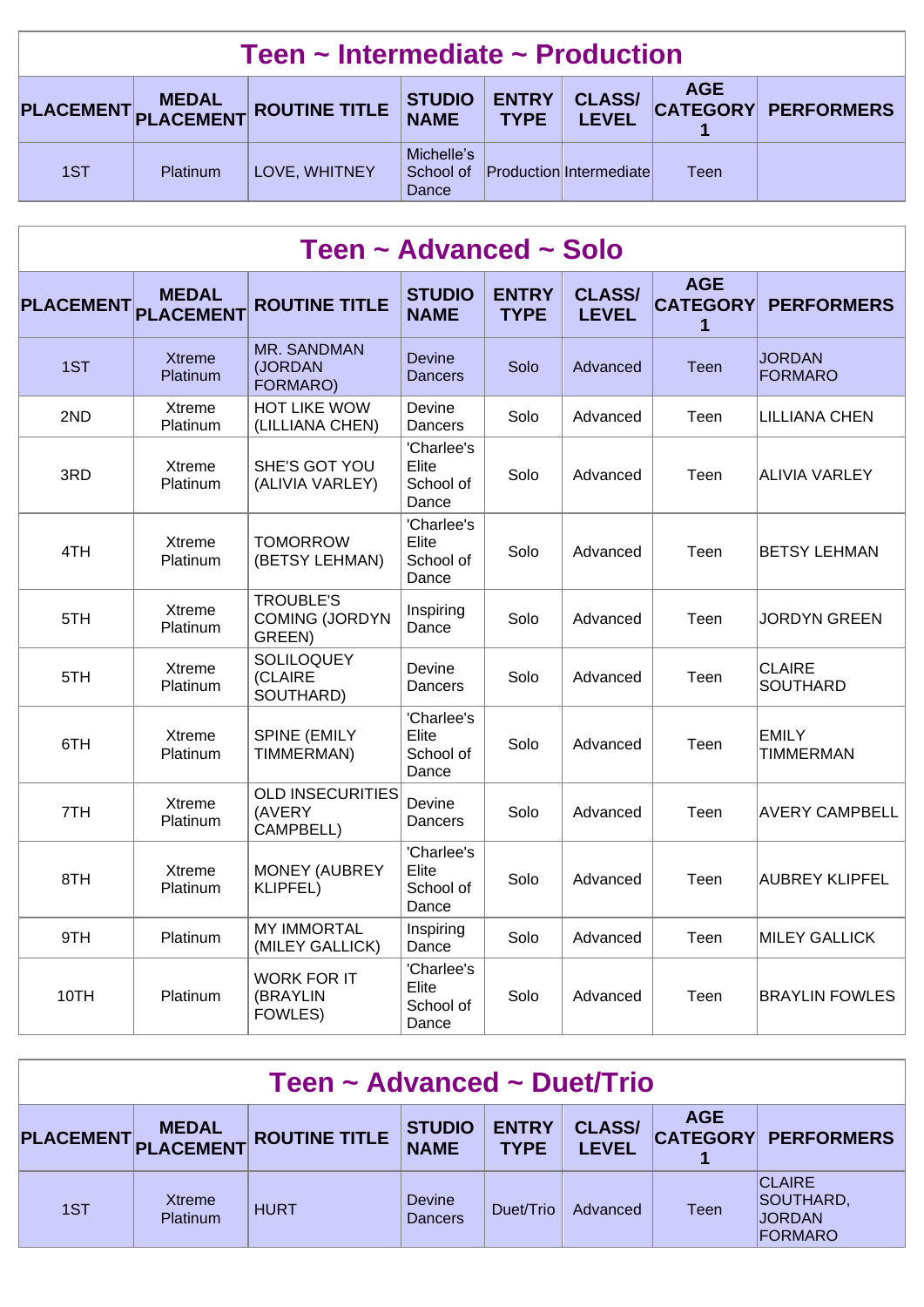| 2ND | Xtreme<br>Platinum | <b>BLACK ROSES</b>                   | 'Charlee's<br>Elite<br>School of<br>Dance | Duet/Trio | Advanced | Teen | ALIVIA VARLEY,<br><b>EMILY</b><br>TIMMERMAN,<br><b>SHAYLIE HORNING</b>           |
|-----|--------------------|--------------------------------------|-------------------------------------------|-----------|----------|------|----------------------------------------------------------------------------------|
| 3RD | Platinum           | FOR THE KILL                         | Devine<br>Dancers                         | Duet/Trio | Advanced | Teen | <b>AVERY</b><br>CAMPBELL,<br><b>CLAIRE</b><br>SOUTHARD,<br><b>LILLIANA CHEN</b>  |
| 4TH | Platinum           | <b>CHARLIE'S</b><br><b>ANGELS</b>    | Devine<br>Dancers                         | Duet/Trio | Advanced | Teen | ELLA VEEN,<br>EVELYN SMITH,<br>LAYLA HUFFMAN                                     |
| 5TH | Platinum           | <b>MINOR ROLES</b>                   | 'Charlee's<br>Elite<br>School of<br>Dance | Duet/Trio | Advanced | Teen | <b>BRAYLIN FOWLES,</b><br>NATALIE GRASK                                          |
| 5TH | Platinum           | <b>COSMIC LOVE</b>                   | Devine<br>Dancers                         | Duet/Trio | Advanced | Teen | ADDISON BOON,<br>ANNIKA EVANSON,<br><b>EMMA PHILLIPS</b>                         |
| 6TH | Platinum           | <b>EVERY TIME IT</b><br><b>RAINS</b> | Inspiring<br>Dance                        | Duet/Trio | Advanced | Teen | <b>HARLOW</b><br>WHEELER,<br><b>HARPER</b><br>WILLIAMS, REESE<br><b>WILLIAMS</b> |
| 7TH | <b>High Gold</b>   | <b>BRIDGES</b>                       | Inspiring<br>Dance                        | Duet/Trio | Advanced | Teen | LAILA ARTIST,<br><b>ZAYLEE KLEHN</b>                                             |

| Teen ~ Advanced ~ Small Group |                                  |                                                   |                                           |                             |                               |                               |                   |  |  |  |  |
|-------------------------------|----------------------------------|---------------------------------------------------|-------------------------------------------|-----------------------------|-------------------------------|-------------------------------|-------------------|--|--|--|--|
| <b>PLACEMENT</b>              | <b>MEDAL</b><br><b>PLACEMENT</b> | <b>ROUTINE TITLE</b>                              | <b>STUDIO</b><br><b>NAME</b>              | <b>ENTRY</b><br><b>TYPE</b> | <b>CLASS/</b><br><b>LEVEL</b> | <b>AGE</b><br><b>CATEGORY</b> | <b>PERFORMERS</b> |  |  |  |  |
| 1ST                           | <b>Xtreme</b><br>Platinum        | <b>ZOMBIE</b>                                     | <b>Devine</b><br><b>Dancers</b>           | <b>Small</b><br>Group       | Advanced                      | Teen                          |                   |  |  |  |  |
| 2ND                           | Xtreme<br>Platinum               | <b>TEEN SPIRIT</b>                                | Devine<br>Dancers                         | Small<br>Group              | Advanced                      | Teen                          |                   |  |  |  |  |
| 3RD                           | Xtreme<br>Platinum               | <b>TODAY'S</b><br><b>FRANKENSTEIN</b>             | Devine<br>Dancers                         | Small<br>Group              | Advanced                      | Teen                          |                   |  |  |  |  |
| 4TH                           | Xtreme<br>Platinum               | <b>WHAT A</b><br><b>WONDERFUL</b><br><b>WORLD</b> | Devine<br>Dancers                         | Small<br>Group              | Advanced                      | Teen                          |                   |  |  |  |  |
| 4TH                           | Xtreme<br>Platinum               | <b>DARK PARADISE</b>                              | Devine<br>Dancers                         | Small<br>Group              | Advanced                      | Teen                          |                   |  |  |  |  |
| 5TH                           | Xtreme<br>Platinum               | VOODOO DOLL<br><b>REVENGE</b>                     | Devine<br>Dancers                         | Small<br>Group              | Advanced                      | Teen                          |                   |  |  |  |  |
| 6TH                           | Platinum                         | <b>I GOT YOU</b>                                  | Devine<br>Dancers                         | Small<br>Group              | Advanced                      | Teen                          |                   |  |  |  |  |
| 7TH                           | Platinum                         | <b>TIK TOK</b>                                    | Inspiring<br>Dance                        | Small<br>Group              | Advanced                      | Teen                          |                   |  |  |  |  |
| 8TH                           | Platinum                         | <b>SHOULD I STAY</b>                              | 'Charlee's<br>Elite<br>School of<br>Dance | Small<br>Group              | Advanced                      | Teen                          |                   |  |  |  |  |
| 9TH                           | Platinum                         | <b>BLIND DATE</b>                                 | Devine<br>Dancers                         | Small<br>Group              | Advanced                      | Teen                          |                   |  |  |  |  |
| 10TH                          | Platinum                         | <b>COSMIC LOVE</b>                                | Inspiring<br>Dance                        | Small<br>Group              | Advanced                      | Teen                          |                   |  |  |  |  |

## **Teen ~ Advanced ~ Large Group**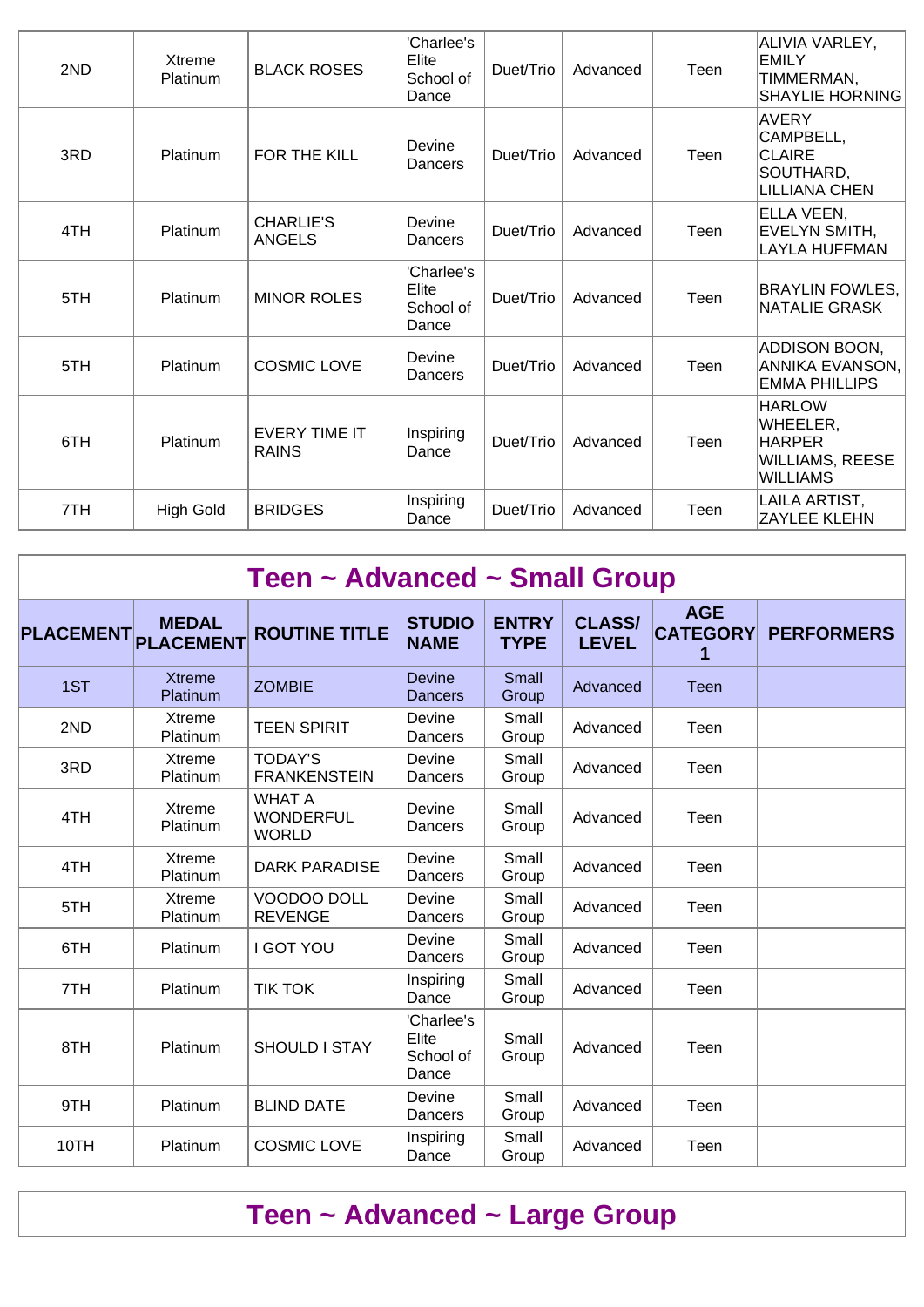| <b>PLACEMENT</b> | <b>MEDAL</b><br><b>PLACEMENT</b> | <b>ROUTINE TITLE</b>             | <b>STUDIO</b><br><b>NAME</b>              | <b>ENTRY</b><br><b>TYPE</b> | <b>CLASS/</b><br><b>LEVEL</b> | <b>AGE</b><br><b>CATEGORY</b><br>1 | <b>PERFORMERS</b> |
|------------------|----------------------------------|----------------------------------|-------------------------------------------|-----------------------------|-------------------------------|------------------------------------|-------------------|
| 1ST              | <b>Xtreme</b><br>Platinum        | <b>HOT DOWN HERE</b>             | <b>Devine</b><br><b>Dancers</b>           | Large<br>Group              | Advanced                      | <b>Teen</b>                        |                   |
| 2ND              | Xtreme<br>Platinum               | <b>HEART OF GLASS</b>            | Devine<br>Dancers                         | Large<br>Group              | Advanced                      | Teen                               |                   |
| 3RD              | Xtreme<br>Platinum               | THROW IT BACK                    | 'Charlee's<br>Elite<br>School of<br>Dance | Large<br>Group              | Advanced                      | Teen                               |                   |
| 4TH              | Xtreme<br>Platinum               | <b>ESCAPADE</b>                  | Devine<br>Dancers                         | Large<br>Group              | Advanced                      | Teen                               |                   |
| 5TH              | <b>Xtreme</b><br>Platinum        | PHOENIX RISES                    | Devine<br>Dancers                         | Large<br>Group              | Advanced                      | Teen                               |                   |
| 6TH              | Xtreme<br>Platinum               | <b>HOT GIRL</b><br><b>SUMMER</b> | Inspiring<br>Dance                        | Large<br>Group              | Advanced                      | Teen                               |                   |
| 7TH              | Platinum                         | <b>LUCKY STRIKE</b>              | 'Charlee's<br>Elite<br>School of<br>Dance | Large<br>Group              | Advanced                      | Teen                               |                   |
| 8TH              | Platinum                         | <b>YOU BETTER</b><br><b>WORK</b> | Inspiring<br>Dance                        | Large<br>Group              | Advanced                      | Teen                               |                   |
| 9TH              | Platinum                         | <b>JUST FINE</b>                 | Inspiring<br>Dance                        | Large<br>Group              | Advanced                      | Teen                               |                   |
| 10TH             | Platinum                         | <b>BAD</b>                       | Devine<br>Dancers                         | Large<br>Group              | Advanced                      | Teen                               |                   |

| Teen $\sim$ Advanced $\sim$ Line                                                                                                                                       |                    |                 |                                 |      |          |      |  |  |  |
|------------------------------------------------------------------------------------------------------------------------------------------------------------------------|--------------------|-----------------|---------------------------------|------|----------|------|--|--|--|
| <b>AGE</b><br><b>CLASS/</b><br><b>ENTRY</b><br><b>STUDIO<br/>NAME</b><br>PLACEMENT MEDAL<br>CATEGORY PERFORMERS<br><b>ROUTINE TITLE</b><br><b>TYPE</b><br><b>LEVEL</b> |                    |                 |                                 |      |          |      |  |  |  |
| 2ND                                                                                                                                                                    | Xtreme<br>Platinum | <b>SURVIVOR</b> | <b>Devine</b><br><b>Dancers</b> | Line | Advanced | Teen |  |  |  |

| Teen $\sim$ Advanced $\sim$ Production |                    |                               |                    |                             |                               |            |                            |  |  |
|----------------------------------------|--------------------|-------------------------------|--------------------|-----------------------------|-------------------------------|------------|----------------------------|--|--|
|                                        |                    | PLACEMENT MEDAL ROUTINE TITLE | STUDIO<br>NAME     | <b>ENTRY</b><br><b>TYPE</b> | <b>CLASS/</b><br><b>LEVEL</b> | <b>AGE</b> | <b>CATEGORY PERFORMERS</b> |  |  |
| 1ST                                    | Xtreme<br>Platinum | <b>DARK CIRCUS</b>            | Inspiring<br>Dance | <b>Production</b>           | Advanced                      | Teen       |                            |  |  |

| Senior $\sim$ Mark of the Future $\sim$ Solo |                                     |                                |                                                  |                             |                               |            |                            |  |  |
|----------------------------------------------|-------------------------------------|--------------------------------|--------------------------------------------------|-----------------------------|-------------------------------|------------|----------------------------|--|--|
|                                              | <b>MEDAL</b><br>PLACEMENT PLACEMENT | <b>ROUTINE TITLE</b>           | <b>STUDIO</b><br><b>NAME</b>                     | <b>ENTRY</b><br><b>TYPE</b> | <b>CLASS/</b><br><b>LEVEL</b> | <b>AGE</b> | <b>CATEGORY PERFORMERS</b> |  |  |
| 1ST                                          | Xtreme<br><b>Platinum</b>           | I FEEL GOOD<br>(JACKSON BAKER) | Main<br><b>Street</b><br>Dance<br><b>Studios</b> | Solo                        | Mark of the<br><b>Future</b>  | Senior     | <b>JACKSON BAKER</b>       |  |  |

### **Senior ~ Intermediate ~ Solo**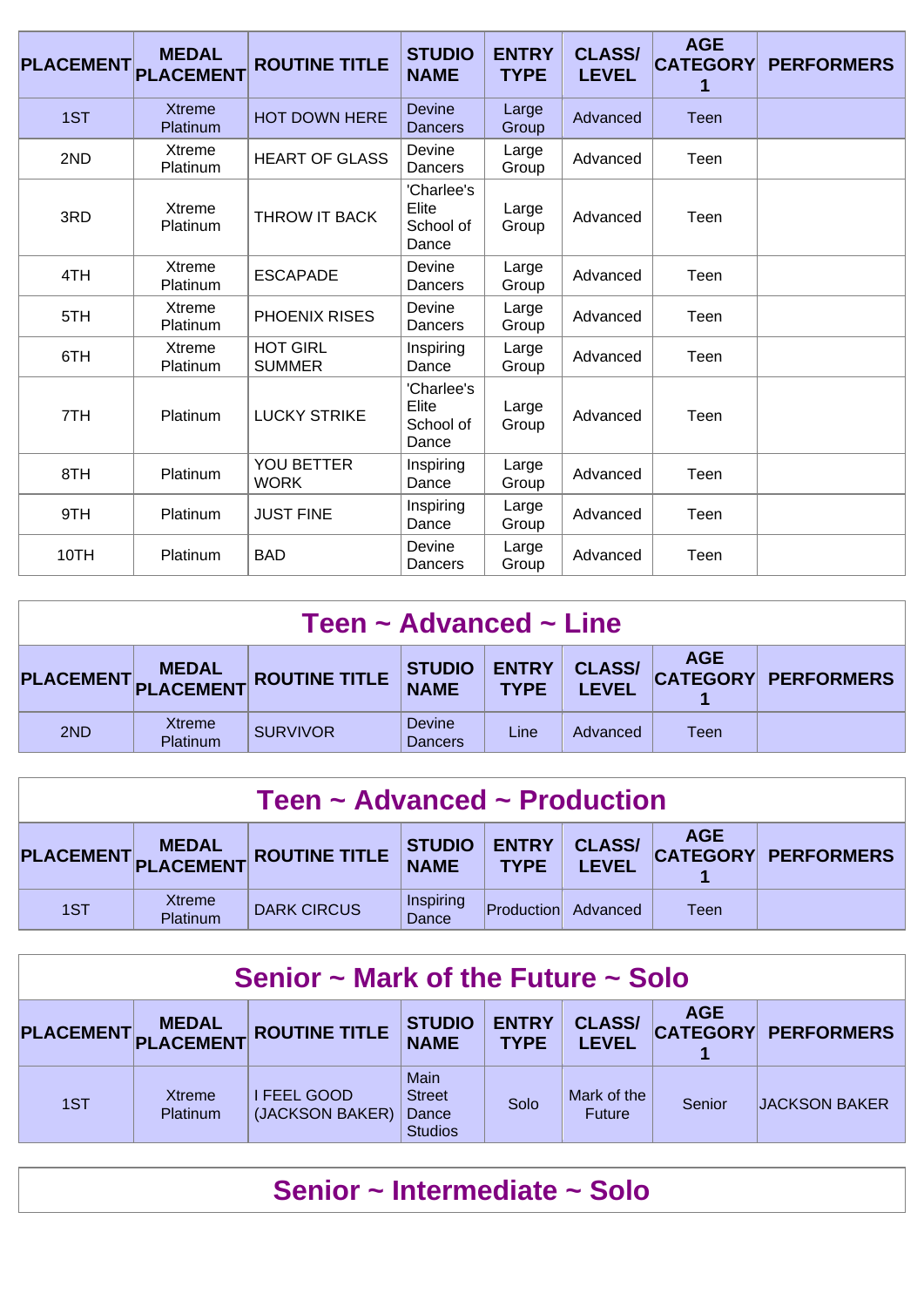| <b>PLACEMENT</b> | <b>MEDAL</b><br><b>PLACEMENT</b> | <b>ROUTINE TITLE</b>                                                | <b>STUDIO</b><br><b>NAME</b>                     | <b>ENTRY</b><br><b>TYPE</b> | <b>CLASS/</b><br><b>LEVEL</b> | <b>AGE</b><br><b>CATEGORY</b><br>1 | <b>PERFORMERS</b>                  |
|------------------|----------------------------------|---------------------------------------------------------------------|--------------------------------------------------|-----------------------------|-------------------------------|------------------------------------|------------------------------------|
| 1ST              | <b>Xtreme</b><br>Platinum        | <b>ZIP GUN BOP</b><br>(SETH RENO)                                   | Main<br><b>Street</b><br>Dance<br><b>Studios</b> | Solo                        | Intermediate                  | Senior                             | <b>SETH RENO</b>                   |
| 2ND              | Xtreme<br>Platinum               | <b>ANGELS (MAYCIN</b><br>SANSGAARD)                                 | Main<br><b>Street</b><br>Dance<br><b>Studios</b> | Solo                        | Intermediate                  | Senior                             | <b>MAYCIN</b><br>SANSGAARD         |
| 3RD              | Platinum                         | <b>BROKEN</b><br>(DONOVIN DELP)                                     | Main<br><b>Street</b><br>Dance<br><b>Studios</b> | Solo                        | Intermediate                  | Senior                             | DONOVIN DELP                       |
| 4TH              | Platinum                         | THE TRUTH I AM<br><b>STANDING ON</b><br>(LIBBIE<br><b>ASHWORTH)</b> | Main<br><b>Street</b><br>Dance<br><b>Studios</b> | Solo                        | Intermediate                  | Senior                             | <b>LIBBIE ASHWORTH</b>             |
| 5TH              | Platinum                         | <b>FORMATION</b><br>(CAROLYNE<br>CARSTENS)                          | Main<br><b>Street</b><br>Dance<br><b>Studios</b> | Solo                        | Intermediate                  | Senior                             | <b>CAROLYNE</b><br><b>CARSTENS</b> |
| 6TH              | Platinum                         | <b>REMEDY (KIARA</b><br>JESSE)                                      | Michelle's<br>School of<br>Dance                 | Solo                        | Intermediate                  | Senior                             | KIARA JESSE                        |
| 7TH              | Platinum                         | SORRY (MEADOW<br>LOSEE)                                             | The<br>Rhythm<br>Room<br>Dance<br>Center         | Solo                        | Intermediate                  | Senior                             | <b>IMEADOW LOSEE</b>               |
| 8TH              | Platinum                         | PERFECTLY HER<br>(PAISLEY SUTTON)                                   | Main<br><b>Street</b><br>Dance<br><b>Studios</b> | Solo                        | Intermediate                  | Senior                             | <b>PAISLEY SUTTON</b>              |
| 9TH              | Platinum                         | <b>LEAVE THE LIGHT</b><br>ON (AFTON<br><b>FUNCKE)</b>               | The<br>Rhythm<br>Room<br>Dance<br>Center         | Solo                        | Intermediate                  | Senior                             | <b>AFTON FUNCKE</b>                |
| 10TH             | Platinum                         | <b>LIGHTS (ALI</b><br>LAWSON)                                       | The<br>Rhythm<br>Room<br>Dance<br>Center         | Solo                        | Intermediate                  | Senior                             | <b>ALI LAWSON</b>                  |

| Senior ~ Intermediate ~ Duet/Trio |                                  |                                   |                                                         |                             |                               |                                    |                                                                |  |  |  |  |
|-----------------------------------|----------------------------------|-----------------------------------|---------------------------------------------------------|-----------------------------|-------------------------------|------------------------------------|----------------------------------------------------------------|--|--|--|--|
| <b>PLACEMENT</b>                  | <b>MEDAL</b><br><b>PLACEMENT</b> | <b>ROUTINE TITLE</b>              | <b>STUDIO</b><br><b>NAME</b>                            | <b>ENTRY</b><br><b>TYPE</b> | <b>CLASS/</b><br><b>LEVEL</b> | <b>AGE</b><br><b>CATEGORY</b><br>1 | <b>PERFORMERS</b>                                              |  |  |  |  |
| 1ST                               | <b>Platinum</b>                  | <b>FORBIDDEN LOVE</b>             | <b>Main</b><br><b>Street</b><br>Dance<br><b>Studios</b> | Duet/Trio                   | <i>Intermediatel</i>          | Senior                             | <b>MAYCIN</b><br>SANSGAARD, WILL<br>KERNS                      |  |  |  |  |
| 2ND                               | <b>Platinum</b>                  | <b>TREAT YOU</b><br><b>BETTER</b> | Main<br>Street<br>Dance<br><b>Studios</b>               | Duet/Trio                   | Intermediate                  | Senior                             | <b>CAROLYNE</b><br>CARSTENS, SETH<br>RENO                      |  |  |  |  |
| 3RD                               | Platinum                         | A LITTLE LESS<br><b>PARTY</b>     | Main<br><b>Street</b><br>Dance<br><b>Studios</b>        | Duet/Trio                   | Intermediate                  | Senior                             | <b>MAYCIN</b><br>SANSGAARD,<br><b>SETH RENO, WILL</b><br>KERNS |  |  |  |  |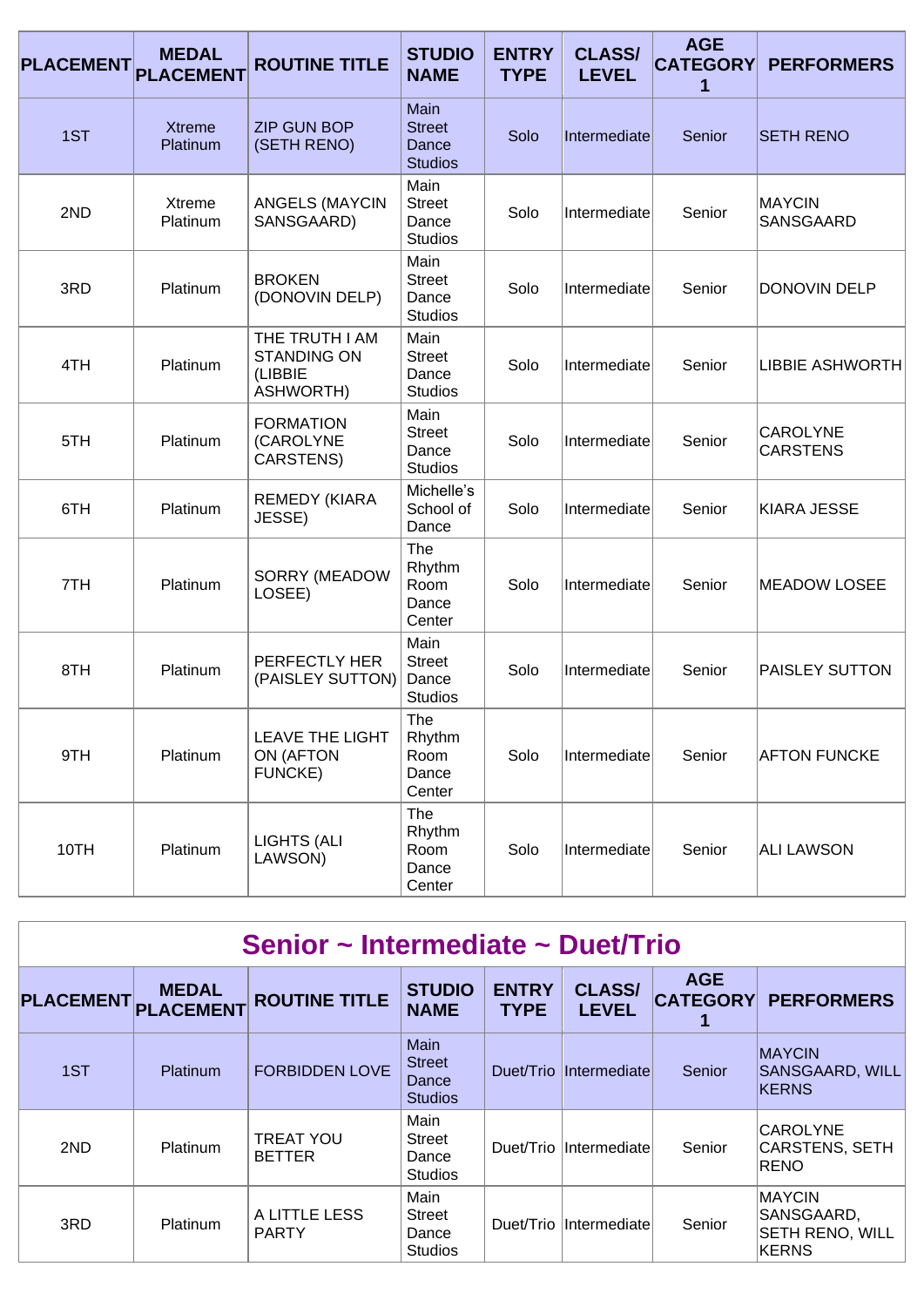| 4TH  | Platinum         | <b>THELMA AND</b><br><b>LOUISE</b> | Main<br><b>Street</b><br>Dance<br><b>Studios</b> |           | Duet/Trio   Intermediate | Senior | <b>CAROLYNE</b><br>CARSTENS,<br><b>MAYCIN</b><br>SANSGAARD |
|------|------------------|------------------------------------|--------------------------------------------------|-----------|--------------------------|--------|------------------------------------------------------------|
| 5TH  | Platinum         | <b>BROTHERS</b>                    | Main<br><b>Street</b><br>Dance<br><b>Studios</b> |           | Duet/Trio  Intermediate  | Senior | DONOVIN DELP,<br><b>WILL KERNS</b>                         |
| 6TH  | Platinum         | <b>MEDICINE</b>                    | Main<br><b>Street</b><br>Dance<br><b>Studios</b> | Duet/Trio | Intermediate             | Senior | <b>LIBBIE</b><br>ASHWORTH, SETH<br><b>RENO</b>             |
| 7TH  | Platinum         | <b>JAM</b>                         | Main<br><b>Street</b><br>Dance<br><b>Studios</b> |           | Duet/Trio Intermediate   | Senior | SETH RENO, WILL<br>KERNS                                   |
| 8TH  | <b>High Gold</b> | <b>CARRY YOU</b>                   | Main<br><b>Street</b><br>Dance<br><b>Studios</b> | Duet/Trio | Intermediate             | Senior | <b>RILEY FERRISS,</b><br><b>SARAH</b><br>WESTERGAARD       |
| 9TH  | <b>High Gold</b> | <b>WE ARE LOST</b>                 | Main<br><b>Street</b><br>Dance<br><b>Studios</b> | Duet/Trio | Intermediate             | Senior | ALLIE DITTMER,<br>KALEY<br>LANCASTER                       |
| 10TH | <b>High Gold</b> | BY THE GRACE OF<br>GOD             | The<br>Rhythm<br>Room<br>Dance<br>Center         |           | Duet/Trio Intermediate   | Senior | <b>AFTON FUNCKE,</b><br><b>AUSTYN FUNCKE</b>               |

|                  |                                  | Senior ~ Intermediate ~ Small Group |                                                  |                             |                               |                                    |                   |
|------------------|----------------------------------|-------------------------------------|--------------------------------------------------|-----------------------------|-------------------------------|------------------------------------|-------------------|
| <b>PLACEMENT</b> | <b>MEDAL</b><br><b>PLACEMENT</b> | <b>ROUTINE TITLE</b>                | <b>STUDIO</b><br><b>NAME</b>                     | <b>ENTRY</b><br><b>TYPE</b> | <b>CLASS/</b><br><b>LEVEL</b> | <b>AGE</b><br><b>CATEGORY</b><br>1 | <b>PERFORMERS</b> |
| 1ST              | <b>Xtreme</b><br><b>Platinum</b> | <b>CRINGE</b>                       | Main<br><b>Street</b><br>Dance<br><b>Studios</b> | Small<br>Group              | Intermediate                  | Senior                             |                   |
| 2ND              | Xtreme<br>Platinum               | <b>MO' MONEY</b>                    | Main<br><b>Street</b><br>Dance<br><b>Studios</b> | Small<br>Group              | Intermediate                  | Senior                             |                   |
| 3RD              | Platinum                         | <b>SHAKE</b>                        | The<br>Rhythm<br>Room<br>Dance<br>Center         | Small<br>Group              | Intermediate                  | Senior                             |                   |
| 4TH              | Platinum                         | <b>INVISIBLE</b>                    | Main<br><b>Street</b><br>Dance<br><b>Studios</b> | Small<br>Group              | Intermediate                  | Senior                             |                   |
| 5TH              | Platinum                         | <b>SAIL AWAY</b>                    | Main<br><b>Street</b><br>Dance<br><b>Studios</b> | Small<br>Group              | Intermediate                  | Senior                             |                   |
| 6TH              | Platinum                         | <b>REPLAY</b>                       | The<br>Rhythm<br>Room<br>Dance<br>Center         | Small<br>Group              | Intermediate                  | Senior                             |                   |
| 7TH              | Platinum                         | <b>WORTHY OF LOVE</b>               | Main<br><b>Street</b>                            | Small<br>Group              | Intermediate                  | Senior                             |                   |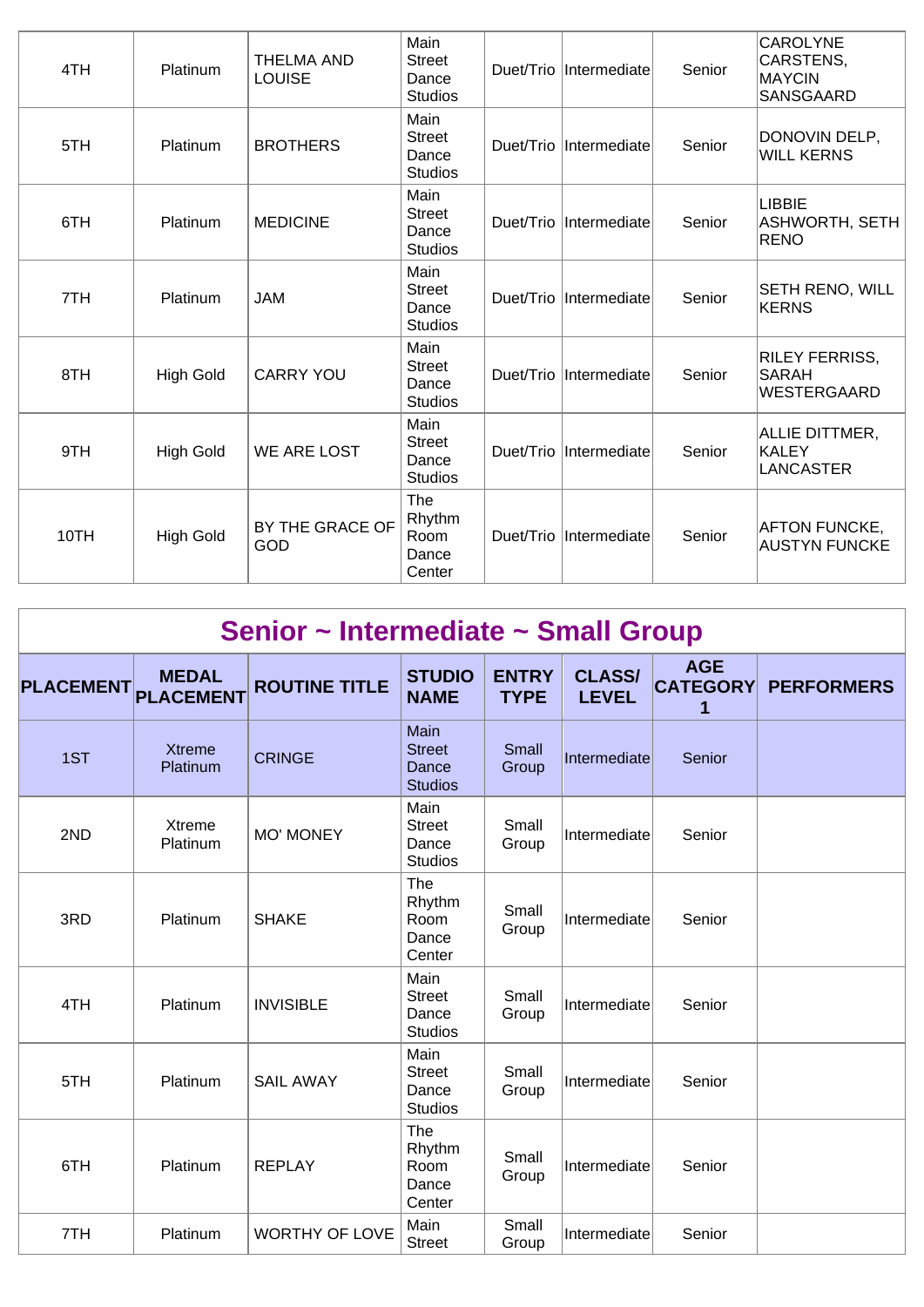|     |           |                                  | Dance<br><b>Studios</b>                  |                |              |        |  |
|-----|-----------|----------------------------------|------------------------------------------|----------------|--------------|--------|--|
| 8TH | High Gold | THE SPARKLING<br><b>DIAMONDS</b> | The<br>Rhythm<br>Room<br>Dance<br>Center | Small<br>Group | Intermediate | Senior |  |

| Senior ~ Advanced ~ Solo |                                  |                                                              |                                           |                             |                               |                               |                                      |  |  |  |  |
|--------------------------|----------------------------------|--------------------------------------------------------------|-------------------------------------------|-----------------------------|-------------------------------|-------------------------------|--------------------------------------|--|--|--|--|
| <b>PLACEMENT</b>         | <b>MEDAL</b><br><b>PLACEMENT</b> | <b>ROUTINE TITLE</b>                                         | <b>STUDIO</b><br><b>NAME</b>              | <b>ENTRY</b><br><b>TYPE</b> | <b>CLASS/</b><br><b>LEVEL</b> | <b>AGE</b><br><b>CATEGORY</b> | <b>PERFORMERS</b>                    |  |  |  |  |
| 1ST                      | <b>Xtreme</b><br>Platinum        | <b>HANGIN BY A</b><br><b>THREAD (TAYLOR</b><br><b>VOYNA)</b> | Inspiring<br>Dance                        | Solo                        | Advanced                      | Senior                        | <b>TAYLOR VOYNA</b>                  |  |  |  |  |
| 2ND                      | Xtreme<br>Platinum               | YOU STARTED<br><b>SOMETHING</b><br>(ELIZABETH<br>TIMMERMAN)  | 'Charlee's<br>Elite<br>School of<br>Dance | Solo                        | Advanced                      | Senior                        | <b>ELIZABETH</b><br><b>TIMMERMAN</b> |  |  |  |  |
| 3RD                      | Xtreme<br>Platinum               | <b>ALRIGHT (SHAYLIE</b><br><b>HORNING)</b>                   | 'Charlee's<br>Elite<br>School of<br>Dance | Solo                        | Advanced                      | Senior                        | <b>SHAYLIE HORNING</b>               |  |  |  |  |
| 4TH                      | Platinum                         | <b>FORTITUDE</b><br>(ADDISON BOON)                           | Devine<br>Dancers                         | Solo                        | Advanced                      | Senior                        | <b>ADDISON BOON</b>                  |  |  |  |  |
| 4TH                      | Platinum                         | <b>WOUNDED ANIMAL</b><br>(KATIE RUSH)                        | Inspiring<br>Dance                        | Solo                        | Advanced                      | Senior                        | <b>KATIE RUSH</b>                    |  |  |  |  |
| 5TH                      | Platinum                         | <b>MIRROR (JADYN</b><br><b>HALUPNICK)</b>                    | Michelle's<br>School of<br>Dance          | Solo                        | Advanced                      | Senior                        | <b>JADYN HALUPNICK</b>               |  |  |  |  |
| 5TH                      | Platinum                         | LOVE IN THE DARK<br>(BERKLEE<br><b>WILLIAMS)</b>             | Inspiring<br>Dance                        | Solo                        | Advanced                      | Senior                        | BERKLEE<br><b>WILLIAMS</b>           |  |  |  |  |
| 6TH                      | Platinum                         | <b>SERIOUS LOVE</b><br>(CHARLOTTE<br>MILLER)                 | 'Charlee's<br>Elite<br>School of<br>Dance | Solo                        | Advanced                      | Senior                        | <b>CHARLOTTE</b><br>MILLER           |  |  |  |  |
| 6TH                      | Platinum                         | PRODIGY (CELINA<br>HORNING)                                  | 'Charlee's<br>Elite<br>School of<br>Dance | Solo                        | Advanced                      | Senior                        | <b>CELINA HORNING</b>                |  |  |  |  |
| 7TH                      | Platinum                         | <b>DON'T FORGET</b><br><b>ABOUT ME (ABBY</b><br>STOHS)       | 'Charlee's<br>Elite<br>School of<br>Dance | Solo                        | Advanced                      | Senior                        | <b>ABBY STOHS</b>                    |  |  |  |  |
| 8TH                      | Platinum                         | <b>IRON (AUDREY</b><br>ABBOTT)                               | 'Charlee's<br>Elite<br>School of<br>Dance | Solo                        | Advanced                      | Senior                        | <b>AUDREY ABBOTT</b>                 |  |  |  |  |
| 9TH                      | Platinum                         | <b>CASTLE</b><br>(SAMANTHA<br>FITCH)                         | Devine<br>Dancers                         | Solo                        | Advanced                      | Senior                        | SAMANTHA FITCH                       |  |  |  |  |
| 10TH                     | Platinum                         | ALL SHOOK UP<br>(LAUREN<br>TETZLAFF)                         | 'Charlee's<br>Elite<br>School of<br>Dance | Solo                        | Advanced                      | Senior                        | <b>LAUREN TETZLAFF</b>               |  |  |  |  |

### **Senior ~ Advanced ~ Duet/Trio**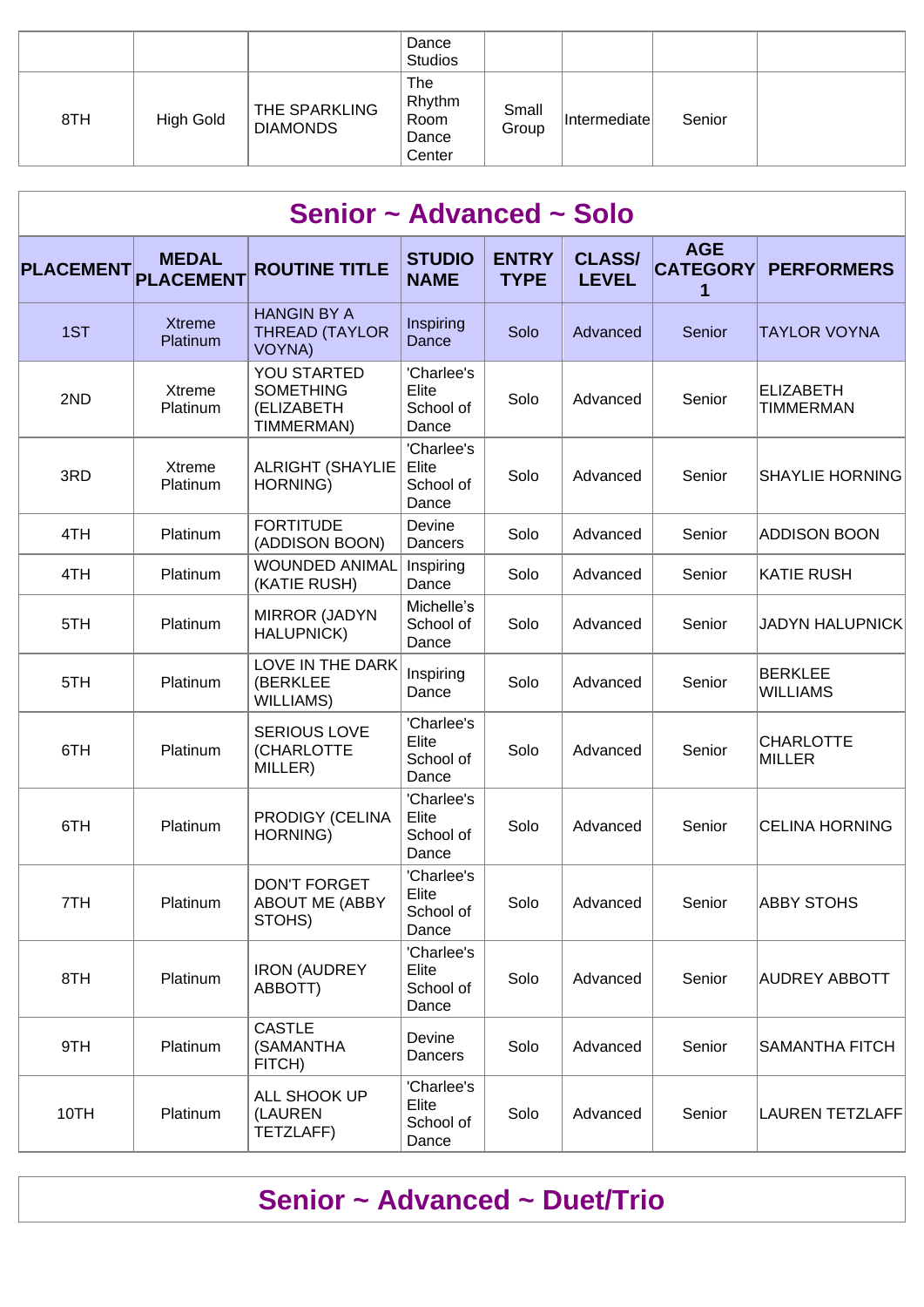| <b>PLACEMENT</b> | <b>MEDAL</b><br><b>PLACEMENT</b> | <b>ROUTINE TITLE</b>             | <b>STUDIO</b><br><b>NAME</b>              | <b>ENTRY</b><br><b>TYPE</b> | <b>CLASS/</b><br><b>LEVEL</b> | <b>AGE</b><br><b>CATEGORY</b> | <b>PERFORMERS</b>                                                                            |
|------------------|----------------------------------|----------------------------------|-------------------------------------------|-----------------------------|-------------------------------|-------------------------------|----------------------------------------------------------------------------------------------|
| 1ST              | <b>Xtreme</b><br>Platinum        | <b>LOVE LOCKDOWN</b>             | <b>Devine</b><br><b>Dancers</b>           | Duet/Trio                   | Advanced                      | Senior                        | <b>ANDRE JOHNSON,</b><br><b>XANDRIA BERGER</b>                                               |
| 2ND              | Platinum                         | <b>STRANGE</b><br><b>FEELING</b> | 'Charlee's<br>Elite<br>School of<br>Dance | Duet/Trio                   | Advanced                      | Senior                        | CELINA HORNING,<br><b>LAUREN TETZLAFF</b>                                                    |
| 3RD              | Platinum                         | <b>FALLIN</b>                    | 'Charlee's<br>Elite<br>School of<br>Dance | Duet/Trio                   | Advanced                      | Senior                        | <b>AUDREY ABBOTT,</b><br><b>CHARLOTTE</b><br>MILLER,<br><b>ELIZABETH</b><br><b>TIMMERMAN</b> |
| 3RD              | Platinum                         | <b>DARLING</b>                   | Inspiring<br>Dance                        | Duet/Trio                   | Advanced                      | Senior                        | <b>JORDYN GREEN,</b><br><b>TAYLOR VOYNA</b>                                                  |
| 4TH              | Platinum                         | <b>COPYCAT</b>                   | Devine<br>Dancers                         | Duet/Trio                   | Advanced                      | Senior                        | <b>KEJLA ATAJIC,</b><br><b>SAMANTHA FITCH</b>                                                |
| 5TH              | Platinum                         | <b>SOLDIER</b>                   | Inspiring<br>Dance                        | Duet/Trio                   | Advanced                      | Senior                        | KATIE RUSH,<br><b>SADIE GALLICK</b>                                                          |
| 5TH              | Platinum                         | <b>WAKE ME UP</b>                | Inspiring<br>Dance                        | Duet/Trio                   | Advanced                      | Senior                        | <b>MILEY GALLICK,</b><br><b>SADIE GALLICK</b>                                                |
| 6TH              | Platinum                         | <b>DREAMS</b>                    | 'Charlee's<br>Elite<br>School of<br>Dance | Duet/Trio                   | Advanced                      | Senior                        | ABBY STOHS,<br><b>IZABELLA WEBER</b>                                                         |
| 7TH              | <b>High Gold</b>                 | <b>ANCHOR</b>                    | Inspiring<br>Dance                        | Duet/Trio                   | Advanced                      | Senior                        | CADEE SIEBERT,<br><b>KATE RAMAEKERS</b>                                                      |

| Senior ~ Advanced ~ Small Group |                                  |                                        |                                           |                             |                               |                               |                   |  |
|---------------------------------|----------------------------------|----------------------------------------|-------------------------------------------|-----------------------------|-------------------------------|-------------------------------|-------------------|--|
| <b>PLACEMENT</b>                | <b>MEDAL</b><br><b>PLACEMENT</b> | <b>ROUTINE TITLE</b>                   | <b>STUDIO</b><br><b>NAME</b>              | <b>ENTRY</b><br><b>TYPE</b> | <b>CLASS/</b><br><b>LEVEL</b> | <b>AGE</b><br><b>CATEGORY</b> | <b>PERFORMERS</b> |  |
| 1ST                             | <b>Xtreme</b><br>Platinum        | <b>GOING BAD</b>                       | Inspiring<br>Dance                        | Small<br>Group              | Advanced                      | Senior                        |                   |  |
| 2ND                             | Xtreme<br>Platinum               | <b>DROWN</b>                           | 'Charlee's<br>Elite<br>School of<br>Dance | Small<br>Group              | Advanced                      | Senior                        |                   |  |
| 3RD                             | Xtreme<br>Platinum               | <b>HUNGRY LIKE A</b><br><b>WOLF</b>    | Devine<br>Dancers                         | Small<br>Group              | Advanced                      | Senior                        |                   |  |
| 4TH                             | Xtreme<br>Platinum               | <b>HAVE MERCY</b>                      | Inspiring<br>Dance                        | Small<br>Group              | Advanced                      | Senior                        |                   |  |
| 5TH                             | Xtreme<br>Platinum               | THE BEGINNING                          | Inspiring<br>Dance                        | Small<br>Group              | Advanced                      | Senior                        |                   |  |
| 6TH                             | Xtreme<br>Platinum               | <b>WORK SONG</b>                       | Inspiring<br>Dance                        | Small<br>Group              | Advanced                      | Senior                        |                   |  |
| 7TH                             | Platinum                         | I GOT MY EYE ON<br>YOU                 | Inspiring<br>Dance                        | Small<br>Group              | Advanced                      | Senior                        |                   |  |
| 8TH                             | Platinum                         | <b>CHANGE</b>                          | Devine<br>Dancers                         | Small<br>Group              | Advanced                      | Senior                        |                   |  |
| 9TH                             | Platinum                         | <b>BEGGIN</b>                          | Michelle's<br>School of<br>Dance          | Small<br>Group              | Advanced                      | Senior                        |                   |  |
| 10TH                            | Platinum                         | <b>STUFF LIKE THAT</b><br><b>THERE</b> | Michelle's<br>School of<br>Dance          | Small<br>Group              | Advanced                      | Senior                        |                   |  |

## **Senior ~ Advanced ~ Large Group**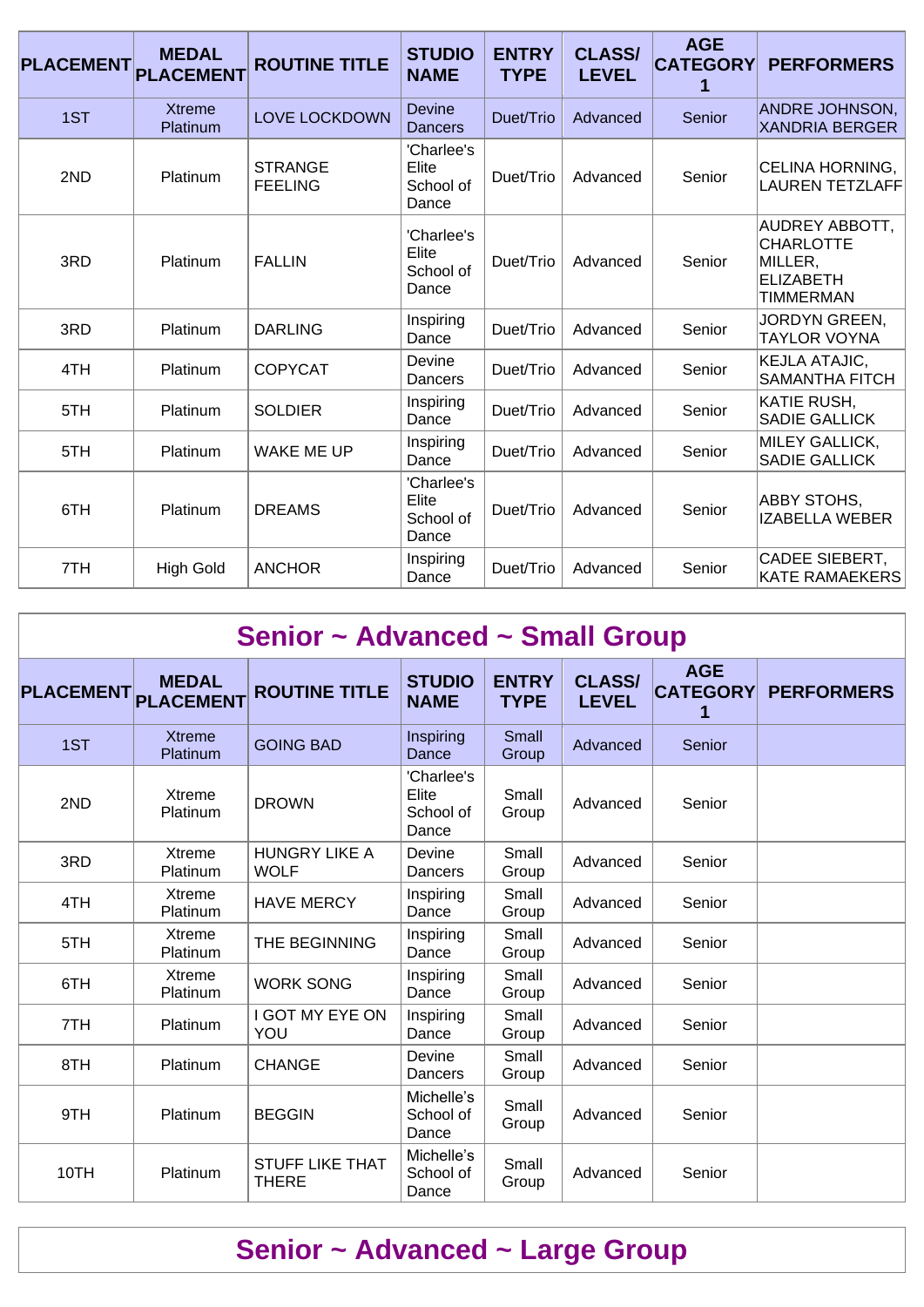| <b>PLACEMENT</b> | <b>MEDAL</b><br><b>PLACEMENT</b> | <b>ROUTINE TITLE</b>                 | <b>STUDIO</b><br><b>NAME</b>                     | <b>ENTRY</b><br><b>TYPE</b> | <b>CLASS/</b><br><b>LEVEL</b> | <b>AGE</b><br><b>CATEGORY</b><br>1 | <b>PERFORMERS</b> |
|------------------|----------------------------------|--------------------------------------|--------------------------------------------------|-----------------------------|-------------------------------|------------------------------------|-------------------|
| 1ST              | <b>Xtreme</b><br><b>Platinum</b> | <b>MAGNETIZED</b>                    | 'Charlee's<br><b>Elite</b><br>School of<br>Dance | Large<br>Group              | Advanced                      | Senior                             |                   |
| 2ND              | Xtreme<br><b>Platinum</b>        | <b>BLACK AND GOLD</b>                | Inspiring<br>Dance                               | Large<br>Group              | Advanced                      | Senior                             |                   |
| 3RD              | Xtreme<br><b>Platinum</b>        | <b>JUST A GIRL</b>                   | Inspiring<br>Dance                               | Large<br>Group              | Advanced                      | Senior                             |                   |
| 4TH              | Xtreme<br><b>Platinum</b>        | <b>BREATHE AGAIN</b>                 | Inspiring<br>Dance                               | Large<br>Group              | Advanced                      | Senior                             |                   |
| 5TH              | <b>Platinum</b>                  | <b>HICCUP</b>                        | 'Charlee's<br>Elite<br>School of<br>Dance        | Large<br>Group              | Advanced                      | Senior                             |                   |
| 6TH              | Platinum                         | <b>I LOVE ROCK 'N</b><br><b>ROLL</b> | Inspiring<br>Dance                               | Large<br>Group              | Advanced                      | Senior                             |                   |
| 7TH              | <b>Platinum</b>                  | <b>BIG SPENDER</b>                   | Inspiring<br>Dance                               | Large<br>Group              | Advanced                      | Senior                             |                   |